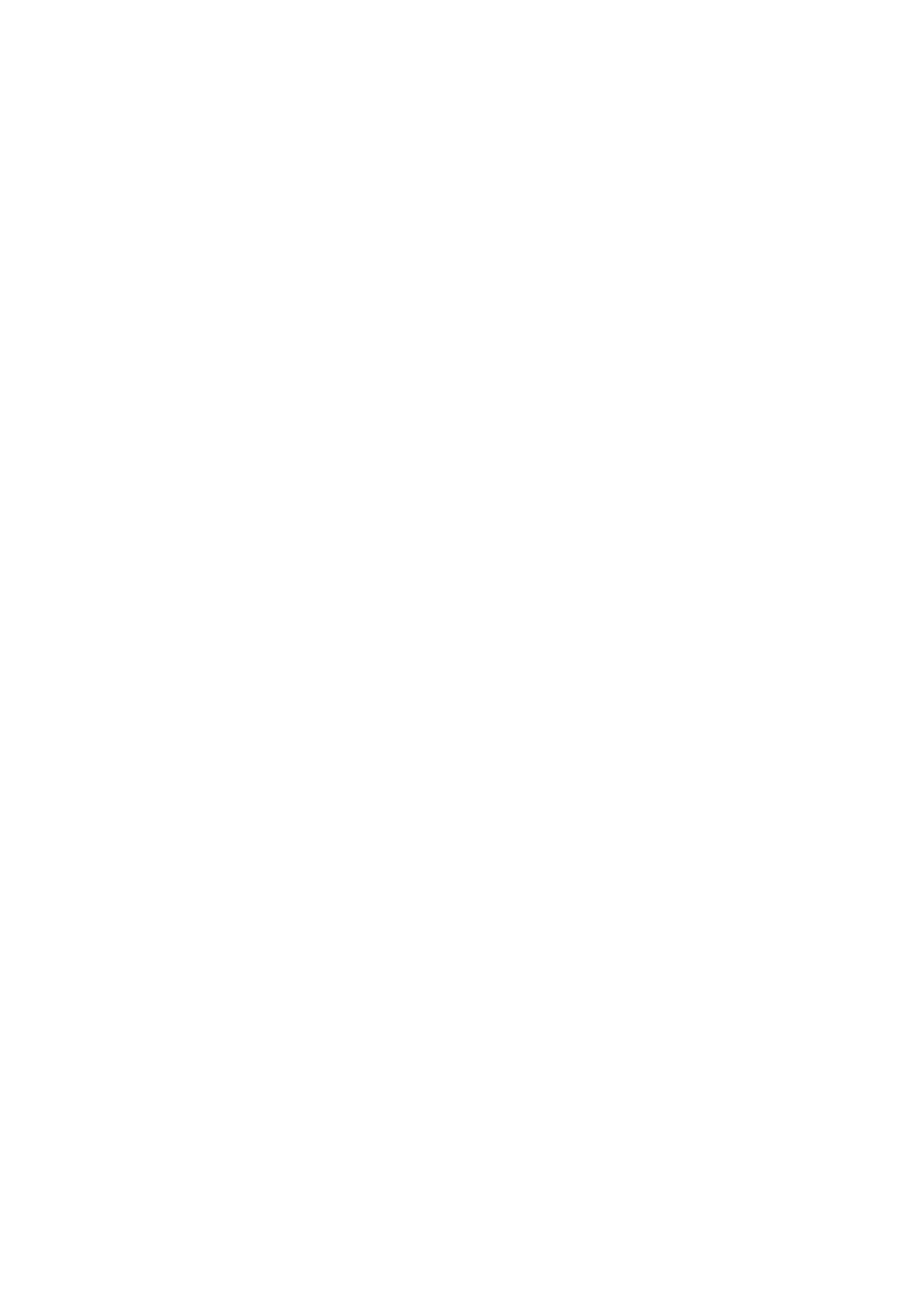# **NORTHERN TERRITORY OF AUSTRALIA**

As in force at 1 July 1998 \_\_\_\_\_\_\_\_\_\_\_\_\_\_\_\_\_\_\_\_

\_\_\_\_\_\_\_\_\_\_\_\_\_\_\_\_\_\_\_\_

#### **BUSINESS NAMES REGULATIONS**

#### **Regulations under the** *Business Names Act*

#### **1 Citation**

These Regulations may be cited as the *Business Names Regulations*.

#### **2 Interpretation**

- (1) In these Regulations, *the Act* means the *Business Names Act*.
- (2) In these Regulations:
	- (a) a reference to a Schedule by number shall be read as a reference to the Schedule so numbered to these Regulations; and
	- (b) a reference to a form by number shall be read as a reference to the form so numbered in the Second Schedule.

#### **3 Forms**

Where a provision of the Act is specified in the first column of the First Schedule, the form set out in the Second Schedule the number of which is specified in the third column of the First Schedule opposite to that provision is prescribed as the form to be used for the purposes of that provision in relation to the matter or thing described in the second column of the First Schedule opposite to that provision.

#### **4 Strict compliance with forms not necessary**

Strict compliance with the forms contained in the Second Schedule is not necessary, and substantial compliance is sufficient.

#### **5 Directions in forms**

A form prescribed by these Regulations shall be completed in accordance with such directions as are specified in the form as so prescribed.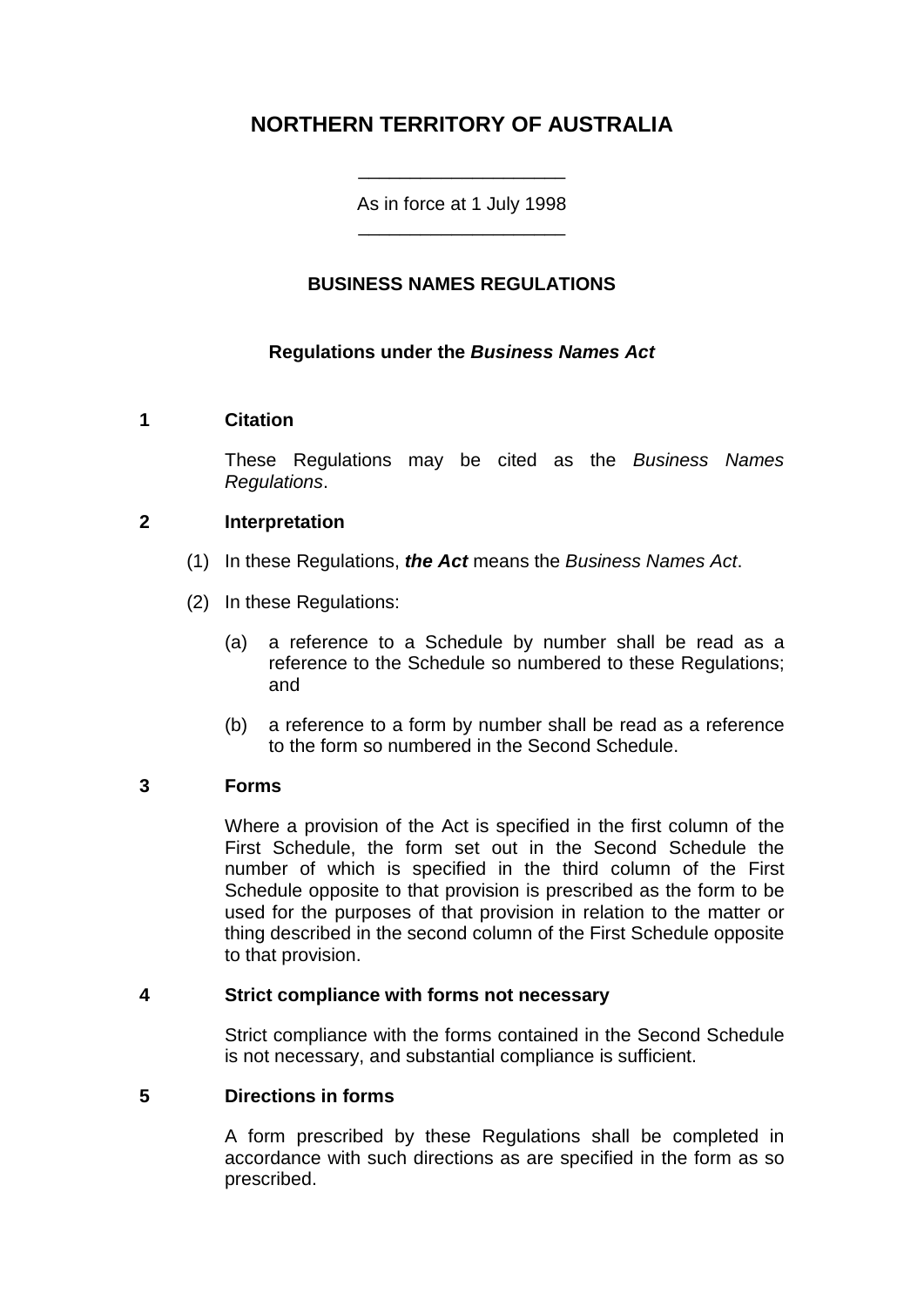#### **6 General requirements for documents lodged with Registrar**

A document to be lodged with the Registrar in pursuance of the Act or these Regulations shall comply with the following requirements:

- (a) the document shall be on paper of medium weight and good quality and of foolscap folio size;
- (b) the document shall be printed, typewritten or handwritten, or in part printed, in part type-written or in part handwritten, and shall be legible;
- (c) the document shall not be a carbon copy;
- (d) where the document comprises 2 or more sheets, the sheets shall be bound together securely; and
- (e) the document shall be folded lengthwise and, as so folded, shall have endorsed on the outside:
	- (i) on the upper left-hand corner the registered number (if any) allotted by the Registrar to the business name to which the document relates;
	- (ii) the business name to which the document relates;
	- (iii) the title of the document (being, if the document is a form prescribed by these Regulations, the same as the heading to the form);
	- (iv) the name, address and telephone number of the solicitor or other person by whom, or on whose behalf, the document is lodged; and
	- (v) the following words:

"Lodged in the office of the Registrar of Companies on Registrar of Companies.".

#### **8 Fees**

(1) The fees specified in the third column of the Third Schedule shall be paid to the Registrar in respect of the respective matters in the second column of that Schedule opposite to which they are so specified.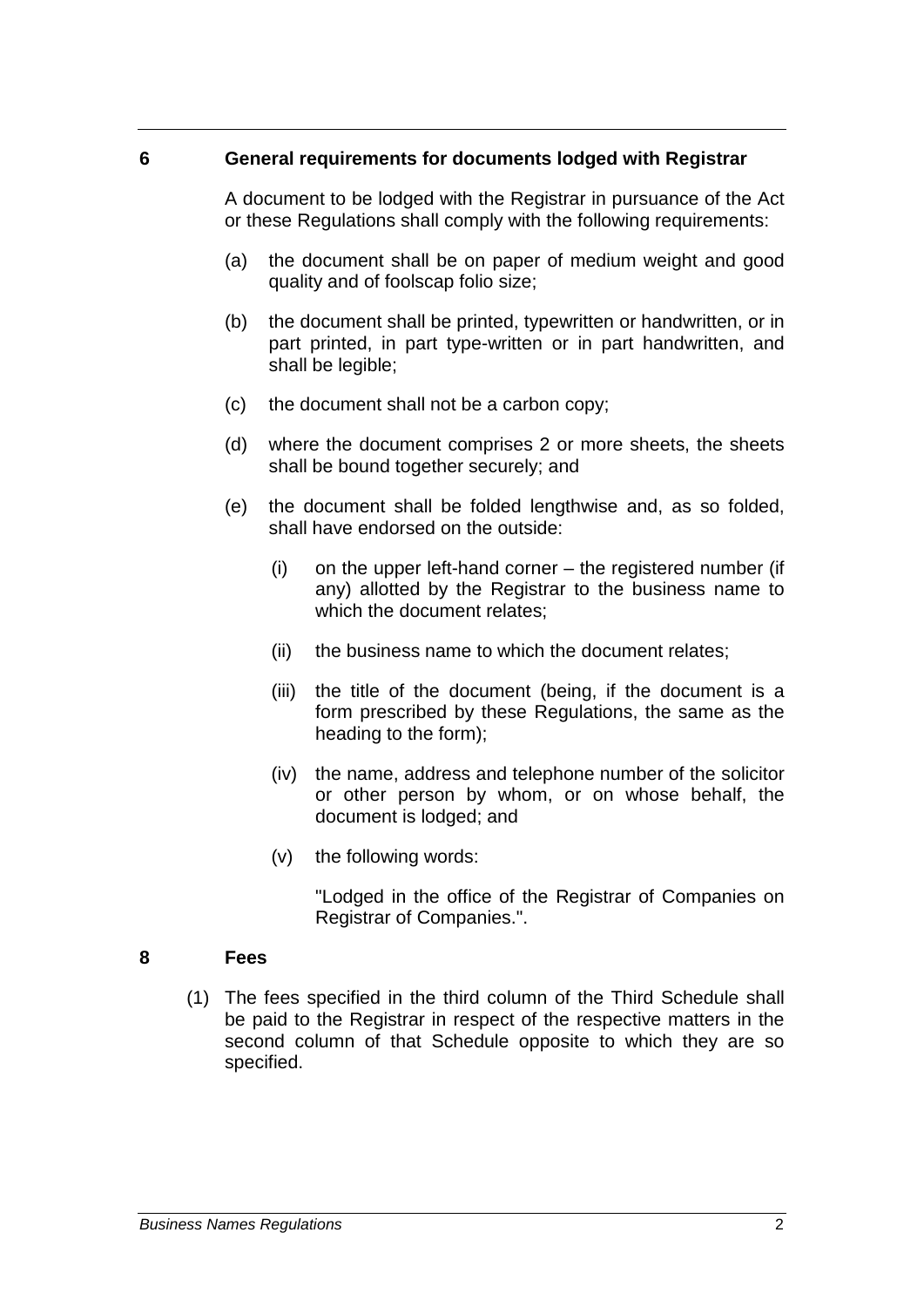# **The Schedules**

## FIRST SCHEDULE

regulation 3

## LIST OF FORMS

| <b>First Column</b>          | <b>Second Column</b>                                                                 | <b>Third Column</b> |
|------------------------------|--------------------------------------------------------------------------------------|---------------------|
| Section of Act               | Description                                                                          | Number of Form      |
| Section -                    |                                                                                      |                     |
| 7(1), (2),                   | Application for registration of 8(1)                                                 |                     |
|                              | business name                                                                        | 1                   |
| $7(4)$ , $(5)$               | Certificate of registration of business<br>name                                      | 2                   |
| 11(1)                        | Renewal of registration of business<br>name                                          | 3                   |
| $12(1)(a)$ , (b),<br>(2)     | Statement of change in certain<br>particulars                                        | 4                   |
| 12(3)                        | Notice of cessation of business under<br>business name                               | 5                   |
| 12(3), (4), (5),<br>(6), (8) | Statement of change in persons in<br>relation to whom business name is<br>registered | 6                   |
| 12(1)(c)                     | Statement of change in particulars<br>relating to resident agent                     | 7                   |
| 12(7)                        | Notice that person has ceased to be<br>resident agent                                | 8                   |
| $12(9)$ , $(10)$             | Notice of appointment of resident<br>agent                                           | 9                   |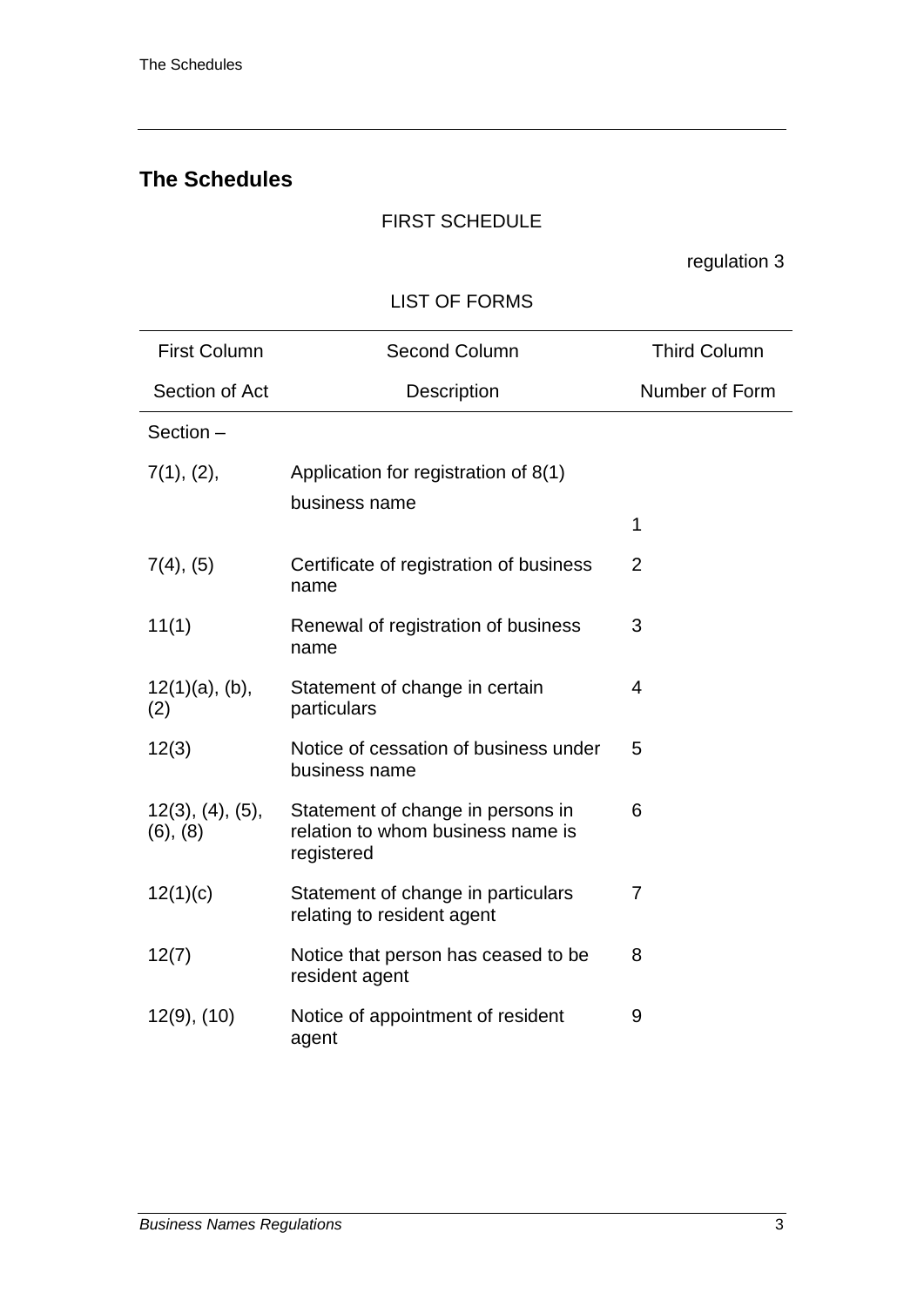## **Second Schedule**

### FORM 1

## NORTHERN TERRITORY OF AUSTRALIA

#### *Business Names Act*

sections 7(1), (2), 8(1)

### APPLICATION FOR REGISTRATION OF BUSINESS NAME\*

- 1. Business name:
- 2. Where the business is or is proposed to be carried on:
	- (a) at one address in the Northern Territory, state that address:
	- (b) at more than one address in the Northern Territory, state:
		- (i) the principal address:
		- (ii) each other address:
- 3. Concise description of nature of business:
- 4. Name and other particulars of each applicant:

- 5. Date or proposed date of commencement of carrying on business in the Northern Territory under the above-mentioned business name by the applicant(s):
- 6. If the business name shown above (Item 1) is a name adopted in substitution for a business name already registered by the applicant(s), state other name: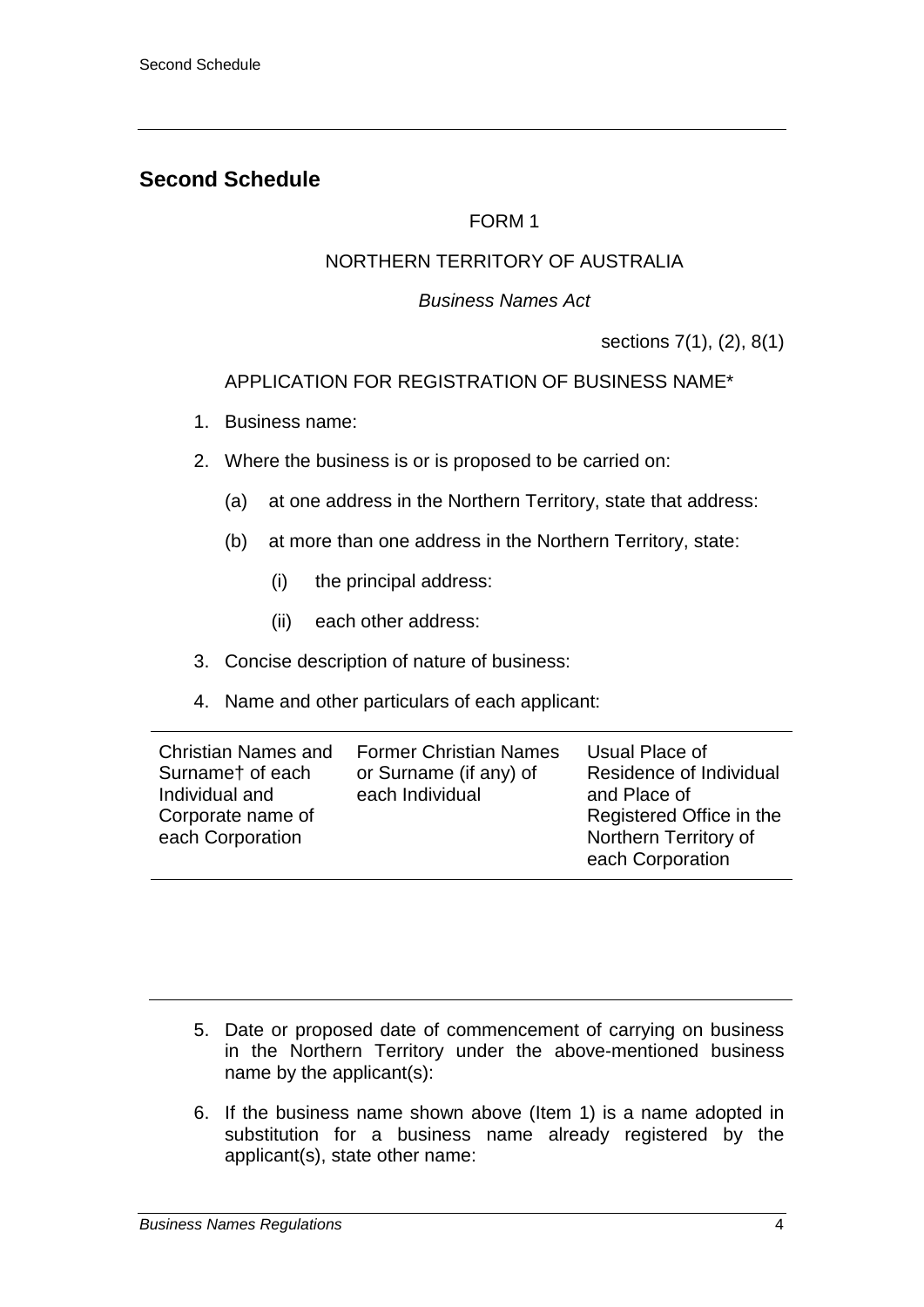‡7. Full name and address of resident agent authorized, in writing, to accept service on behalf of the persons carrying on or proposing to carry on business under the above business name of any notices for the purposes of the *Business Names Act* and of any process:

| Signed at          | on the                                   | day of | ,19 . |
|--------------------|------------------------------------------|--------|-------|
| (Usual Signature)# |                                          |        |       |
| or                 |                                          |        |       |
| Signed by          | director/manager/secretary or agent** of |        |       |
| Limited at         | on the                                   | day of | ,19 . |
| (Usual Signature)# |                                          |        |       |

Signed by the person who has consented, in writing, to be the resident agent, at this day of 19 .

(Usual Signature of Resident Agent)

\*A business name cannot be registered more than 2 months before the proposed date of commencement of business.

\_\_\_\_\_\_\_\_\_\_\_\_\_\_\_\_\_\_\_\_\_\_\_\_\_\_\_\_\_\_\_\_\_\_\_\_\_\_\_\_\_\_\_\_\_\_\_\_\_\_\_\_\_\_

†If any applicant is under the age of 21 years, he is to be described as an infant and the date of his birth is to be set out in the above statement.

‡This item is to be completed where the person or ALL the persons carrying on or proposing to carry on business in the Northern Territory under a business name resides or reside outside the Territory or has or have no fixed address within the Territory.

#This statement is to be signed by the person or ALL the persons carrying on or proposing to carry on the business or by some person or persons authorized, in writing, to sign the statement on his or their behalf. In the case of a corporation, the statement is to be signed by a director or manager or the secretary of the corporation or, in the case of a corporation registered under Division 3 of Part XI of the *Companies Act*, it may be signed by the agent of the corporation appointed for the purpose of that Division.

\*\*Strike out whichever are inapplicable.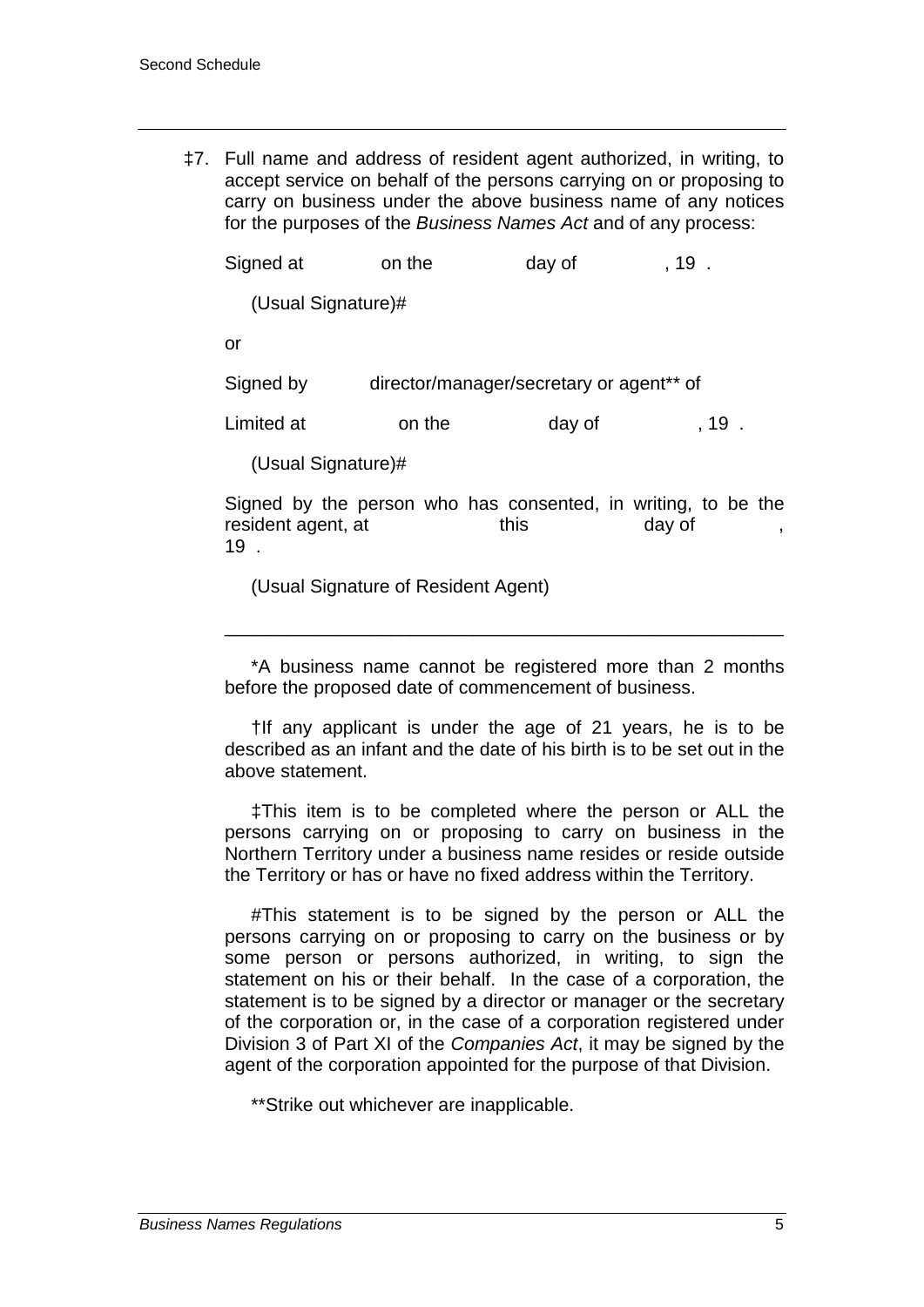### NORTHERN TERRITORY OF AUSTRALIA

#### *Business Names Act*

No.  $\text{Section } 7(4)$ ,  $(5)$ 

CERTIFICATE OF REGISTRATION OF BUSINESS NAME

I hereby certify that the name

was on the day of , 19

registered as a business name under the *Business Names Act*.

Given under my hand at , this day of , 19 .

Registrar of Companies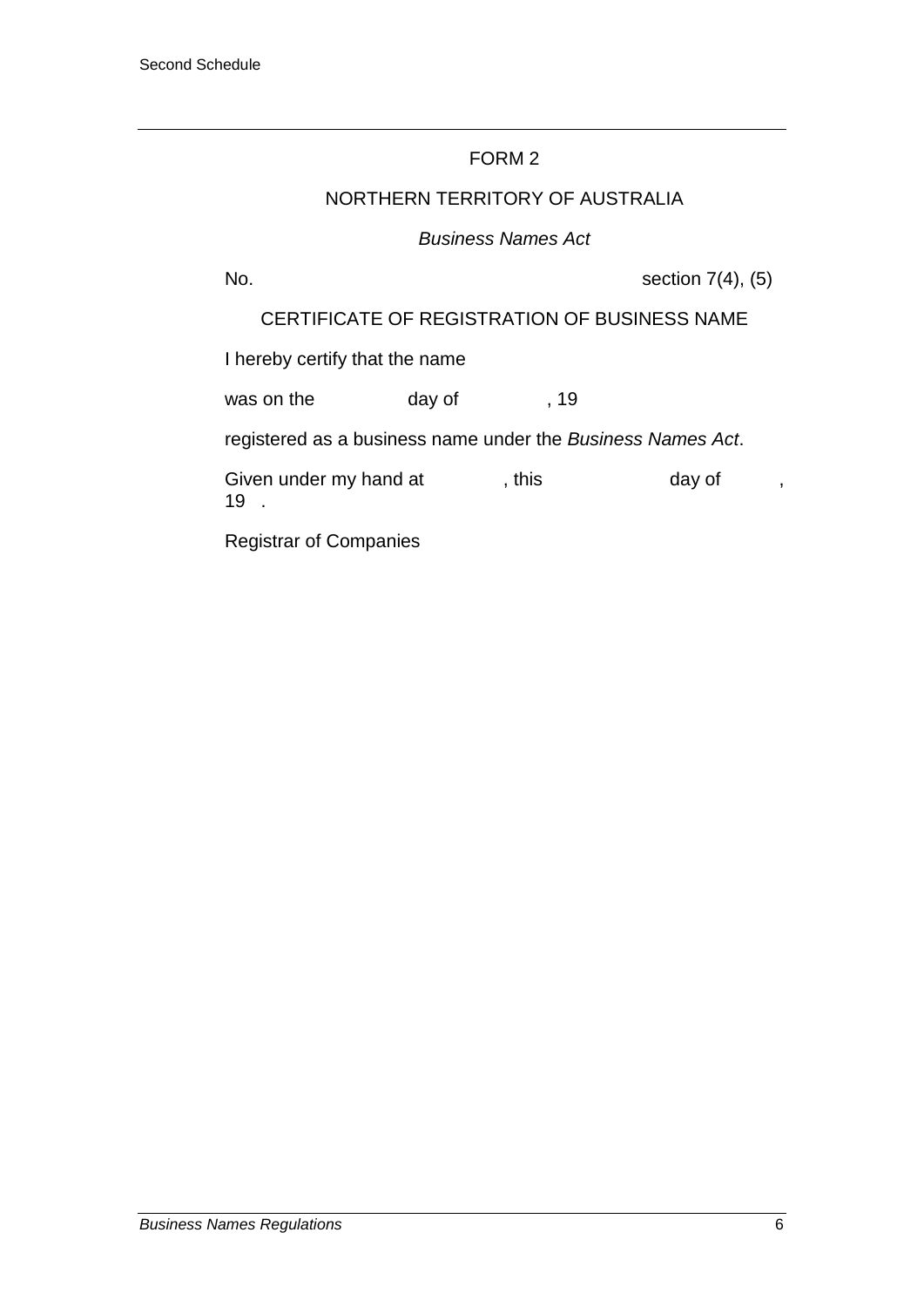## NORTHERN TERRITORY OF AUSTRALIA

### *Business Names Act*

section 11(1)

### STATEMENT FOR RENEWAL OF REGISTRATION OF BUSINESS NAME

- 1. Business name:\*
- 2. Where the business is carried on:
	- (a) at one address in the Northern Territory, state that address:
	- (b) at more than one address in the Northern Territory, state:
		- (i) the principal address:
		- (ii) each other address:
- 3. Concise description of nature of business:
- 4. Name and other particulars of each person carrying on business under the business name:

| Christian Names and                   | <b>Former Christian Names</b> | Usual Place of                                                        |
|---------------------------------------|-------------------------------|-----------------------------------------------------------------------|
| Surnamet of each                      | or Surname (if any) of        | Residence of Individual                                               |
| Individual and                        | each Individual               | and Place of                                                          |
| Corporate name of<br>each Corporation |                               | Registered Office in the<br>Northern Territory of<br>each Corporation |

‡5. Full name and address of resident agent authorized, in writing, to accept service on my/our\*\* behalf of any notices for the purposes of the *Business Names Act*, and of any process:

Signed at on the day of , 19.

(Usual Signature)#

or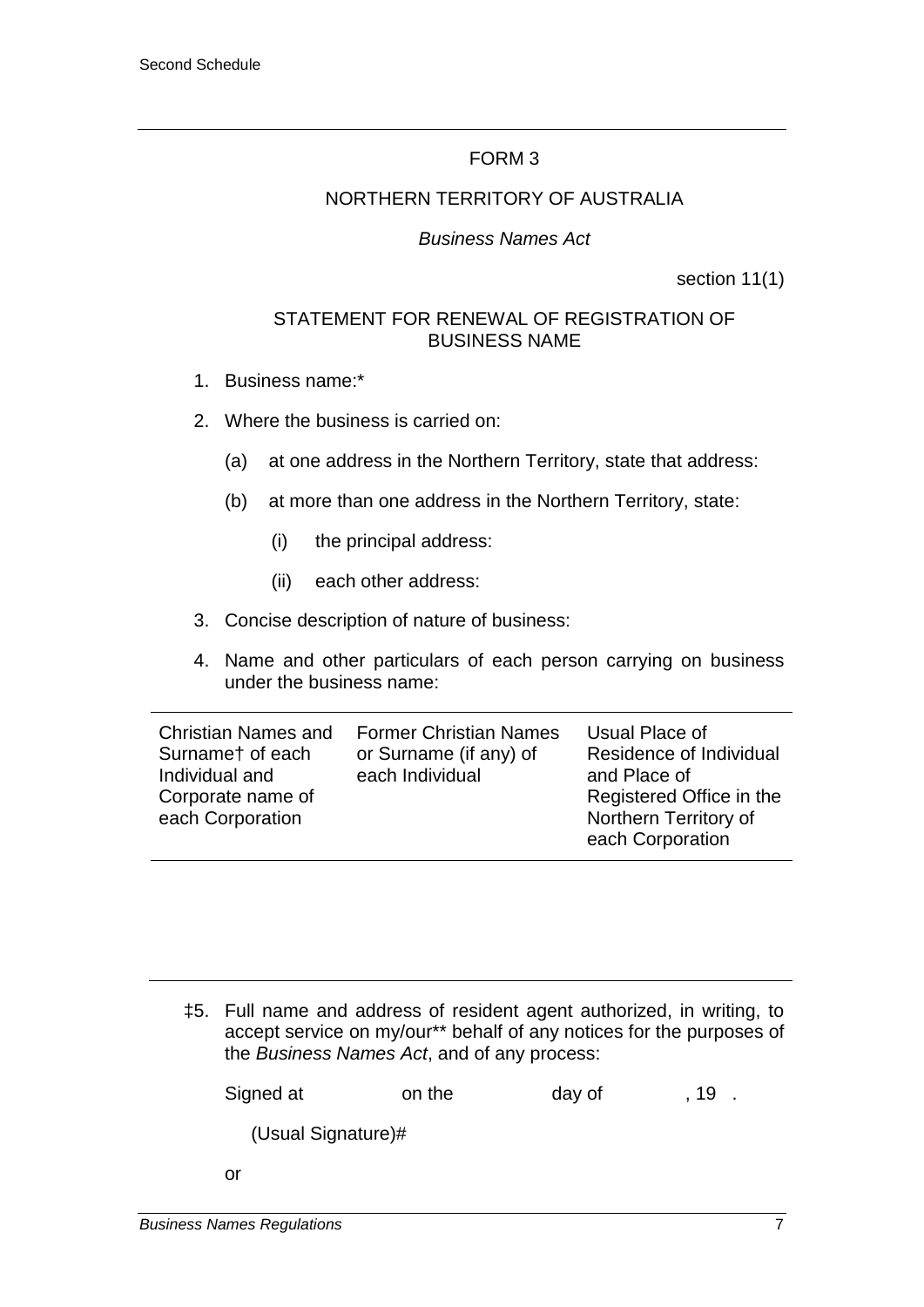| Signed by | director/manager/secretary or agent** of |
|-----------|------------------------------------------|
|-----------|------------------------------------------|

Limited at on the day of , 19.

(Usual Signature)#

Signed by the person who has consented, in writing, to be the resident agent, at on the

day of  $\qquad \qquad$  , 19.

(Usual Signature of Resident Agent)

\*Here insert business name as registered.

†If any individual is under the age of 21 years, he is to be described as an infant and the date of his birth is to be set out in the above statement.

‡This item is to be completed where the person or ALL the persons carrying on the business resides or reside outside the Northern Territory or has or have no fixed address within the Territory.

#This statement is to be signed by the person or ONE of the persons in relation to whom the name is registered or by some person authorized, in writing, to sign the statement on his or their behalf. In the case of a corporation, the statement is to be signed by a director or manager or the secretary of the corporation or, in the case of a corporation registered under Division 3 of Part XI of the *Companies Act*, it may be signed by the agent of the corporation appointed for the purpose of that Division.

\*\*Strike out whichever is or are inapplicable.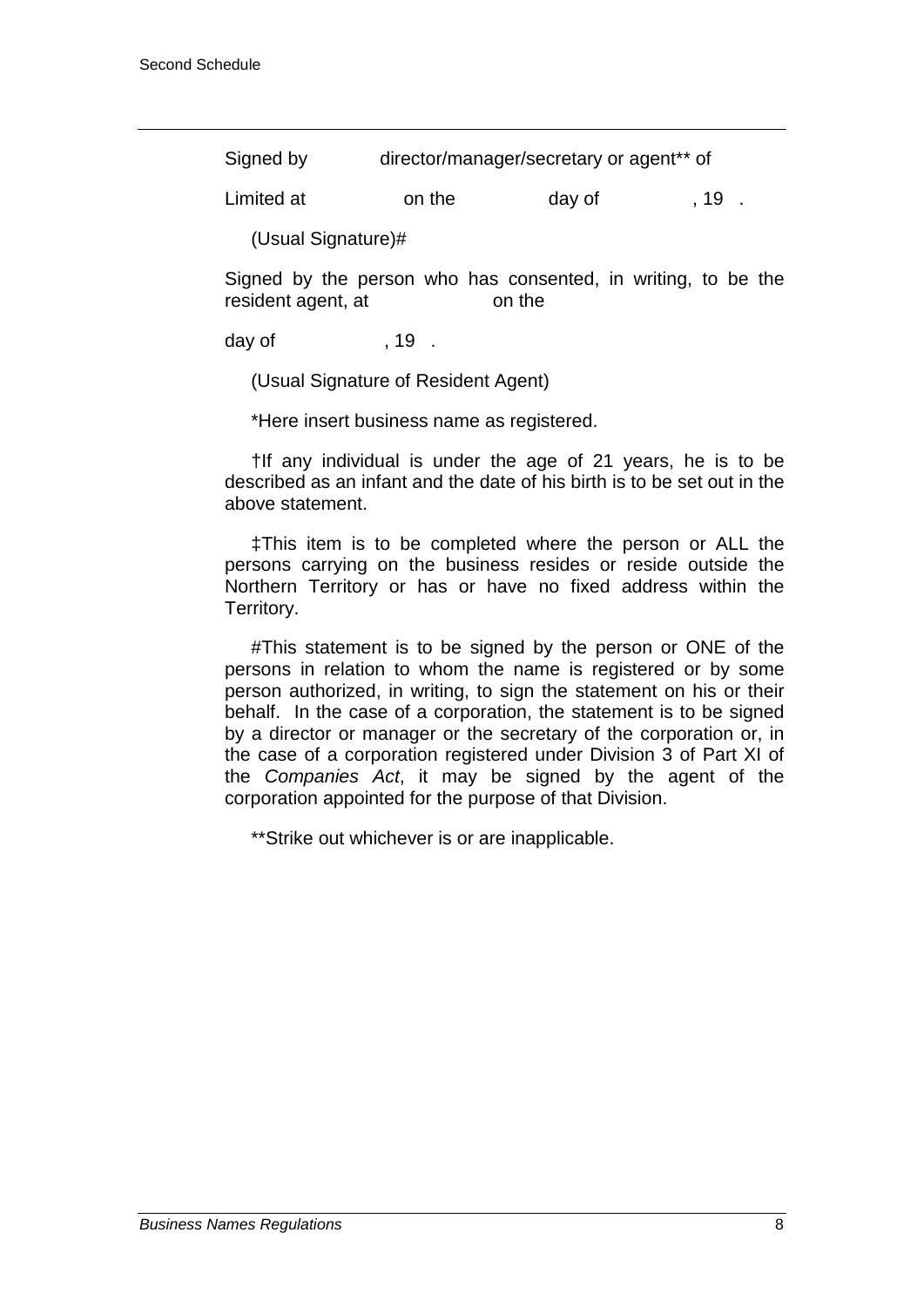#### NORTHERN TERRITORY OF AUSTRALIA

#### *Business Names Act*

section 12(1)(a), (b), (2)

### STATEMENT OF CHANGE IN CERTAIN PARTICULARS\*

Business name:†

Address of principal or only place of business:

Addresses of all other places of business:

1. The nature of the business has been changed and the following is a concise description of the present nature of the business:

Date of change:

‡2. The place (or one of the places of business)# has been changed from to

Date of change:

3. The business is being carried on at the following additional place or places:

Date of change:

4. Business has ceased to be carried on at the following address:

Date of change:

5. The principal place of business has been changed to:

Date of change:

6. The residential address (or, in the case of a corporation, the registered office in the Northern Territory)\*\* of

has been changed to:

Date of change:

7. The name of††

has been changed to:

Date of change: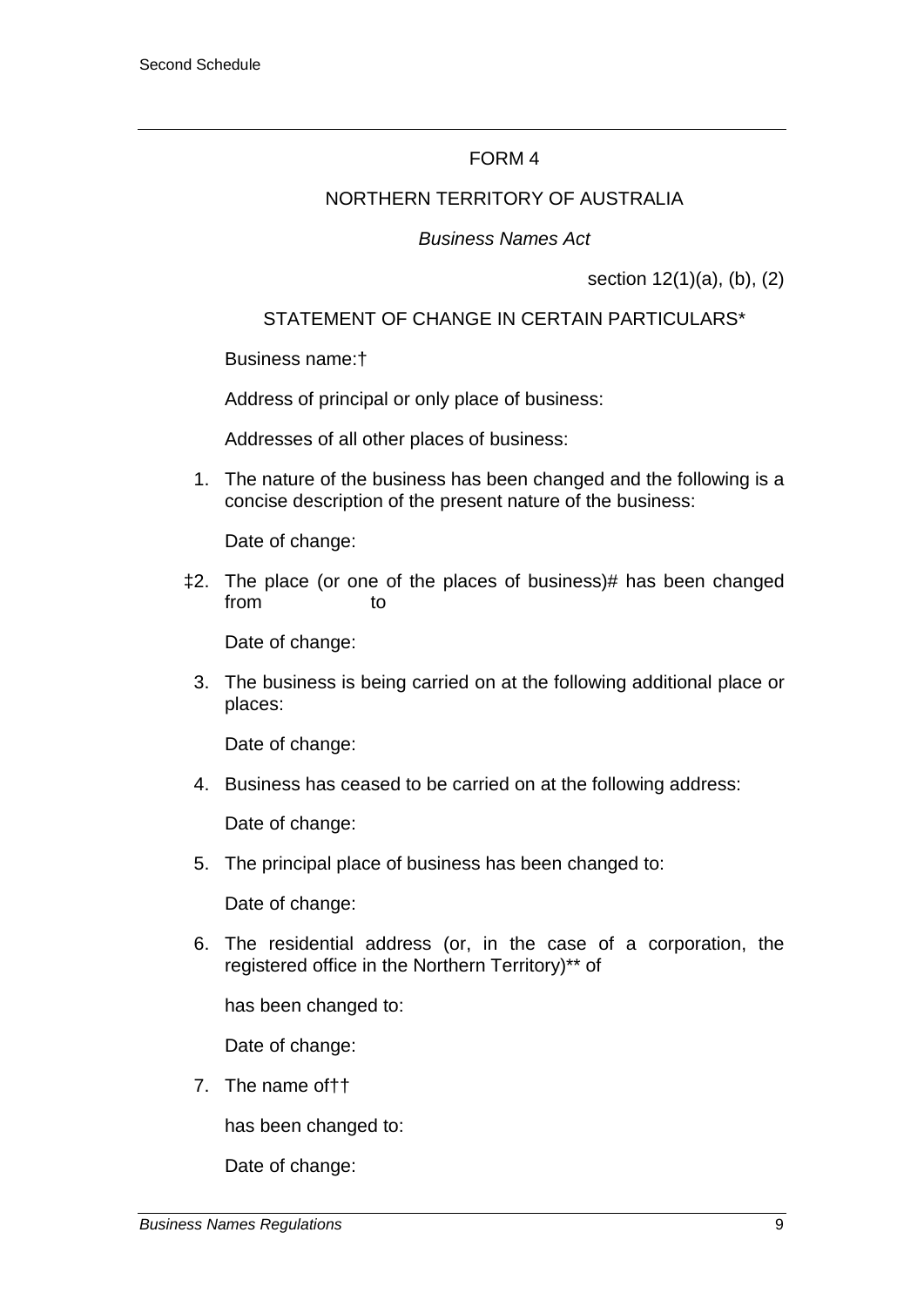| Signed at                                        | on the     | day of | . 19.                                             |     |
|--------------------------------------------------|------------|--------|---------------------------------------------------|-----|
| (Usual Signature) ‡‡                             |            |        |                                                   |     |
| Signed by<br>Οf<br>,19 .<br>(Usual Signature) ‡‡ | Limited at |        | director/manager/secretary or agent# of<br>on the | day |

\*Only such of items 1 to 7 inclusive as are appropriate in the circumstances should be completed. Items which are inapplicable should be deleted.

†Here insert business name as registered.

‡Insert the words "The address of", where the situation of the place of business is unaltered but the address has been changed, e.g., by renaming of the street or renumbering of the premises.

#Strike out whichever is or are inapplicable.

\*\*Here insert full name of individual or corporation.

††Here insert former name of individual or corporation.

‡‡This statement is to be signed:

- (a) in the case of changes 1 to 5, by the person, or ONE of the persons, in relation to whom the name is registered at the time of the change or by some person authorized, in writing, to sign the statement on his or their behalf;
- (b) in the case of changes 6 and 7, by the person in respect of whom the change has occurred or by some person authorized in writing to sign the statement on his behalf.

In the case of a corporation the statement is to be signed by a director or manager or the secretary of the corporation or, in the case of a corporation registered under Division 3 of Part XI of the *Companies Act*, it may be signed by the agent of the corporation appointed for the purpose of that Division.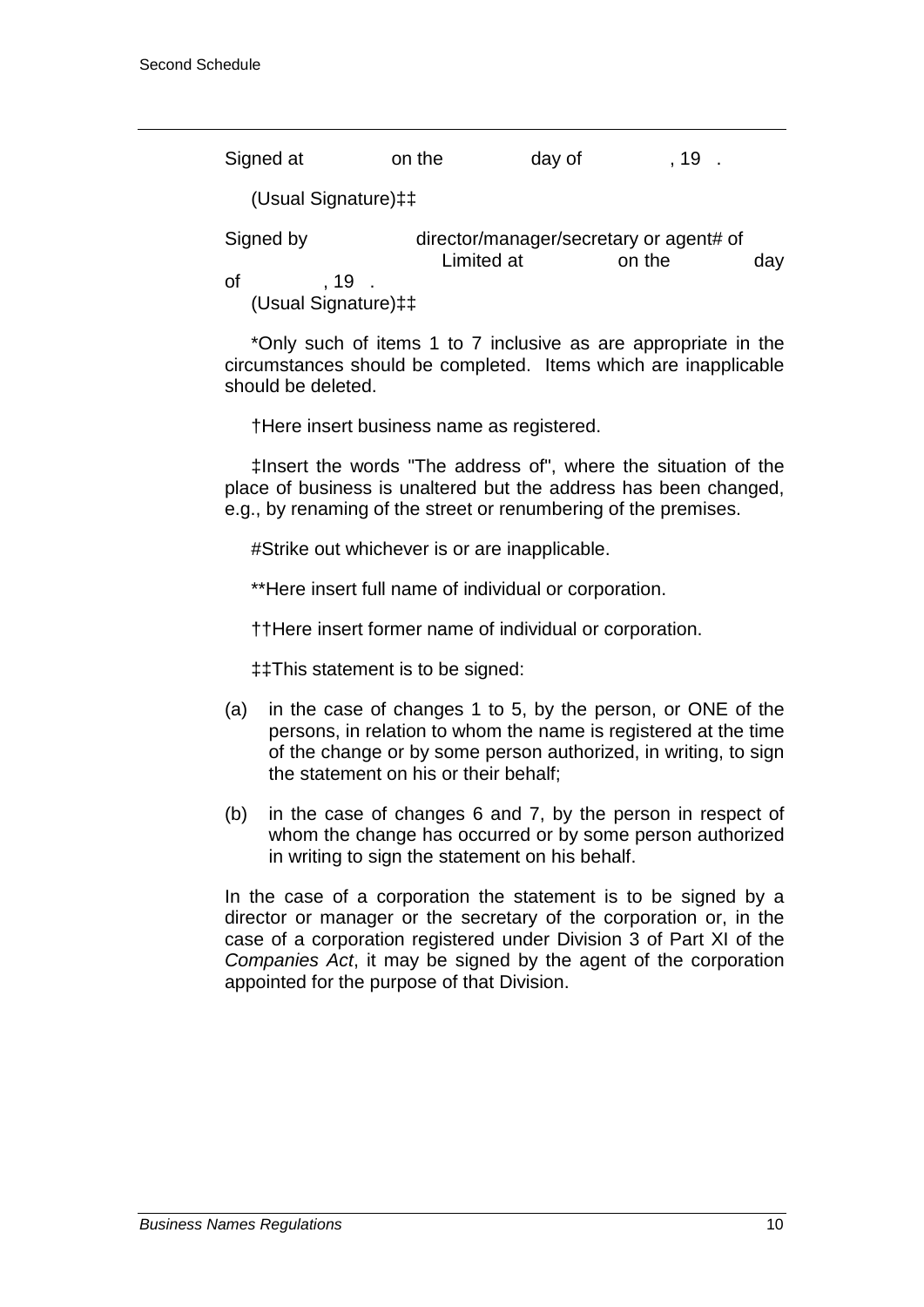#### NORTHERN TERRITORY OF AUSTRALIA

#### *Business Names Act*

section 12(3)

#### NOTICE OF CESSATION OF BUSINESS UNDER BUSINESS NAME\*

Business name:†

Notice is hereby given that on the day of  $\sim$ , 19 business ceased to be carried on in the Northern Territory under the above-mentioned business name by the person (or all of the persons)‡ in relation to whom the business name is registered.

Signed at on the day of , 19. (Usual Signature)\*\* or Signed by director/manager/secretary or agent‡ of Climited at Conthe day of  $\,$ , 19  $\,$ , 19  $\,$ 

(Usual Signature)\*\*

\*Where business is to be continued under the business name by some other person or persons, Form 6 is to be completed in lieu of this form.

†Here insert business name as registered.

‡Strike out whichever is inapplicable.

\*\*This statement is to be signed by each person who was carrying on business under the business name immediately before the cessation or by some person authorized, in writing, to sign the statement on his behalf. In the case of a deceased person the statement must be signed by his personal representative. In the case of a corporation, the statement is to be signed by a director or manager or the secretary of the corporation or, in the case of a corporation registered under Division 3 of Part XI of the *Companies Act*, it may be signed by the agent of the corporation appointed for the purpose of that Division.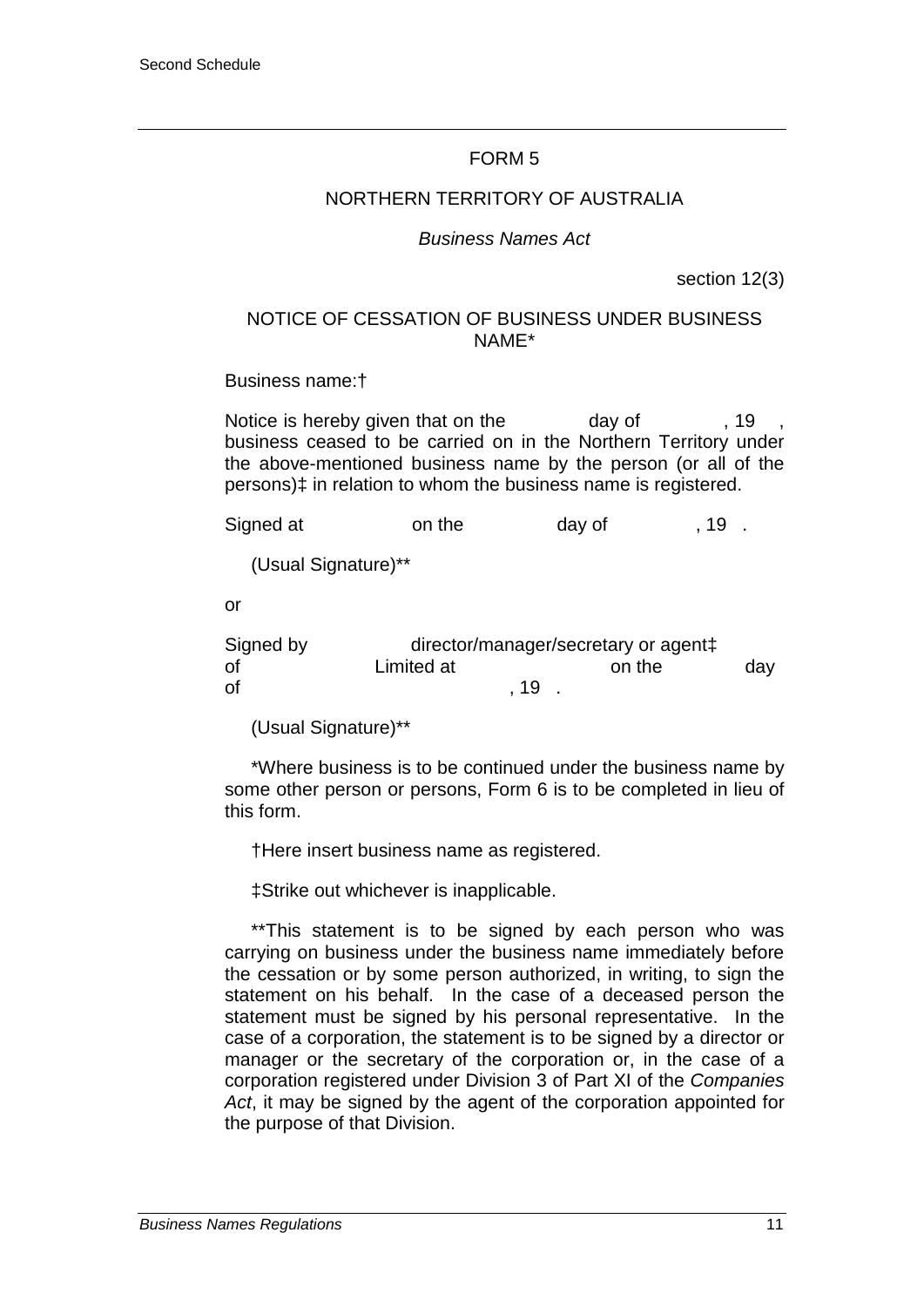## NORTHERN TERRITORY OF AUSTRALIA

#### *Business Names Act*

### section 12(3), (4), (5), (6), (8)

### STATEMENT OF CHANGE OF PERSONS IN RELATION TO WHOM

#### BUSINESS NAME IS REGISTERED\*

Business name:†

Address of principal or only place of business:

|                                                                                                 | Christian<br>Names and<br>Surname of<br>each<br>Individual and<br>Corporate<br>Name of<br>each<br>Corporation | Former<br>Christian<br>Names or<br>Surname of<br>each<br>Individual                             | Usual Place of<br>Residence of<br>Individual and Place<br>of Registered Office<br>in the Northern<br>Territory of each<br>Corporation | Date of<br>Cessation,<br>Commencement<br>or Appointment |
|-------------------------------------------------------------------------------------------------|---------------------------------------------------------------------------------------------------------------|-------------------------------------------------------------------------------------------------|---------------------------------------------------------------------------------------------------------------------------------------|---------------------------------------------------------|
| Persons who<br>have ceased<br>to carry on<br>business<br>under the<br>business name             |                                                                                                               | XXXXXXXXXXX<br>XXXXXXXXXXXX<br><b>XXXXXXXXXXXX</b><br><b>XXXXXXXXXXXX</b><br><b>XXXXXXXXXXX</b> | XXXXXXXXXXXXXXXXX<br>XXXXXXXXXXXXXXXXX<br>XXXXXXXXXXXXXXXXX<br><b>XXXXX</b>                                                           |                                                         |
| Persons** who<br>have<br>commenced to<br>carry on<br>business<br>under the<br>business<br>names |                                                                                                               |                                                                                                 |                                                                                                                                       |                                                         |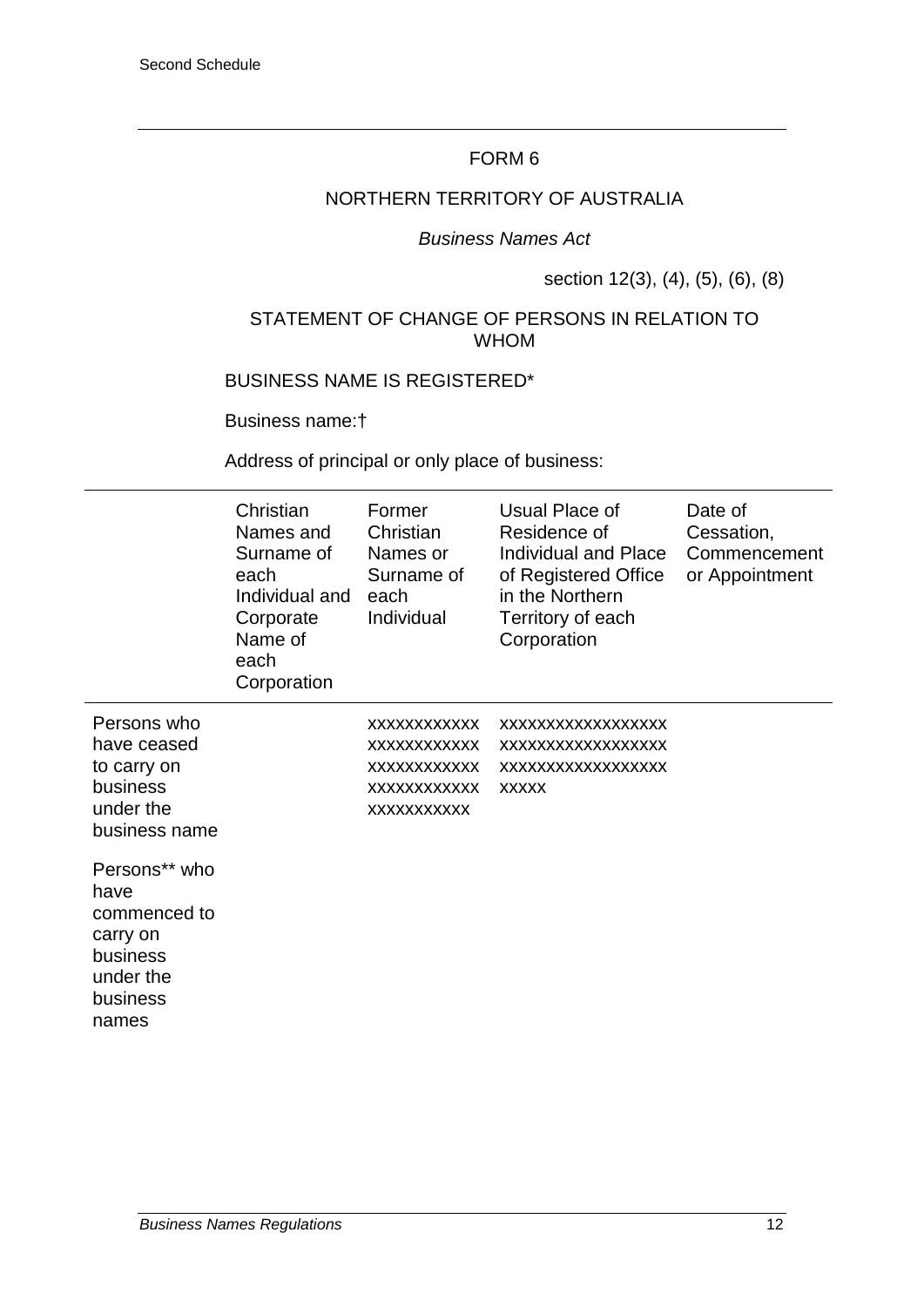| Persons<br>previously<br>registered in<br>relation to the<br>business name<br>who are<br>continuing to<br>carry on<br>business<br>under this<br>name |                    |                                                                                                             |                                                                             | XXXXXXXXXXXXX<br>XXXXXXXXXXXXX<br>XXXXXXXXXXXXX<br>XXXXXXXXXXXXX<br><b>XXX</b> |
|------------------------------------------------------------------------------------------------------------------------------------------------------|--------------------|-------------------------------------------------------------------------------------------------------------|-----------------------------------------------------------------------------|--------------------------------------------------------------------------------|
| Person (if any)<br>ceasing to be<br>resident agent                                                                                                   |                    | <b>XXXXXXXXXXX</b><br><b>XXXXXXXXXXX</b><br><b>XXXXXXXXXXX</b><br><b>XXXXXXXXXXXX</b><br><b>XXXXXXXXXXX</b> | XXXXXXXXXXXXXXXXX<br>XXXXXXXXXXXXXXXXX<br>XXXXXXXXXXXXXXXXX<br><b>XXXXX</b> |                                                                                |
| Person (if any)<br>appointed to<br>be resident<br>agent                                                                                              |                    | XXXXXXXXXXXX<br><b>XXXXXXXXXXXX</b><br><b>XXXXXXXXXXXX</b><br><b>XXXXXXXXXXXX</b><br>XXXXXXXXXX             |                                                                             |                                                                                |
|                                                                                                                                                      | Signed at          | on the                                                                                                      | day of                                                                      | $, 19$ .                                                                       |
|                                                                                                                                                      | (Usual Signature)# |                                                                                                             |                                                                             |                                                                                |
|                                                                                                                                                      | Signed at          | on the                                                                                                      | day of                                                                      | , 19                                                                           |
|                                                                                                                                                      | (Usual Signature)# |                                                                                                             |                                                                             |                                                                                |
|                                                                                                                                                      | Signed at          | on the                                                                                                      | day of                                                                      | $, 19$ .                                                                       |
|                                                                                                                                                      | (Usual Signature)# |                                                                                                             |                                                                             |                                                                                |
|                                                                                                                                                      | Signed by          |                                                                                                             | director/manager/secretary or agent**                                       |                                                                                |
|                                                                                                                                                      | of<br>19.          | Limited at                                                                                                  | on the                                                                      | day of<br>,                                                                    |
|                                                                                                                                                      | (Usual Signature)# |                                                                                                             |                                                                             |                                                                                |
|                                                                                                                                                      | resident agent, at | this                                                                                                        | Signed by the person who has consented, in writing, to be the<br>day of     | $, 19$ .                                                                       |
|                                                                                                                                                      |                    | (Usual Signature of Resident Agent)                                                                         |                                                                             |                                                                                |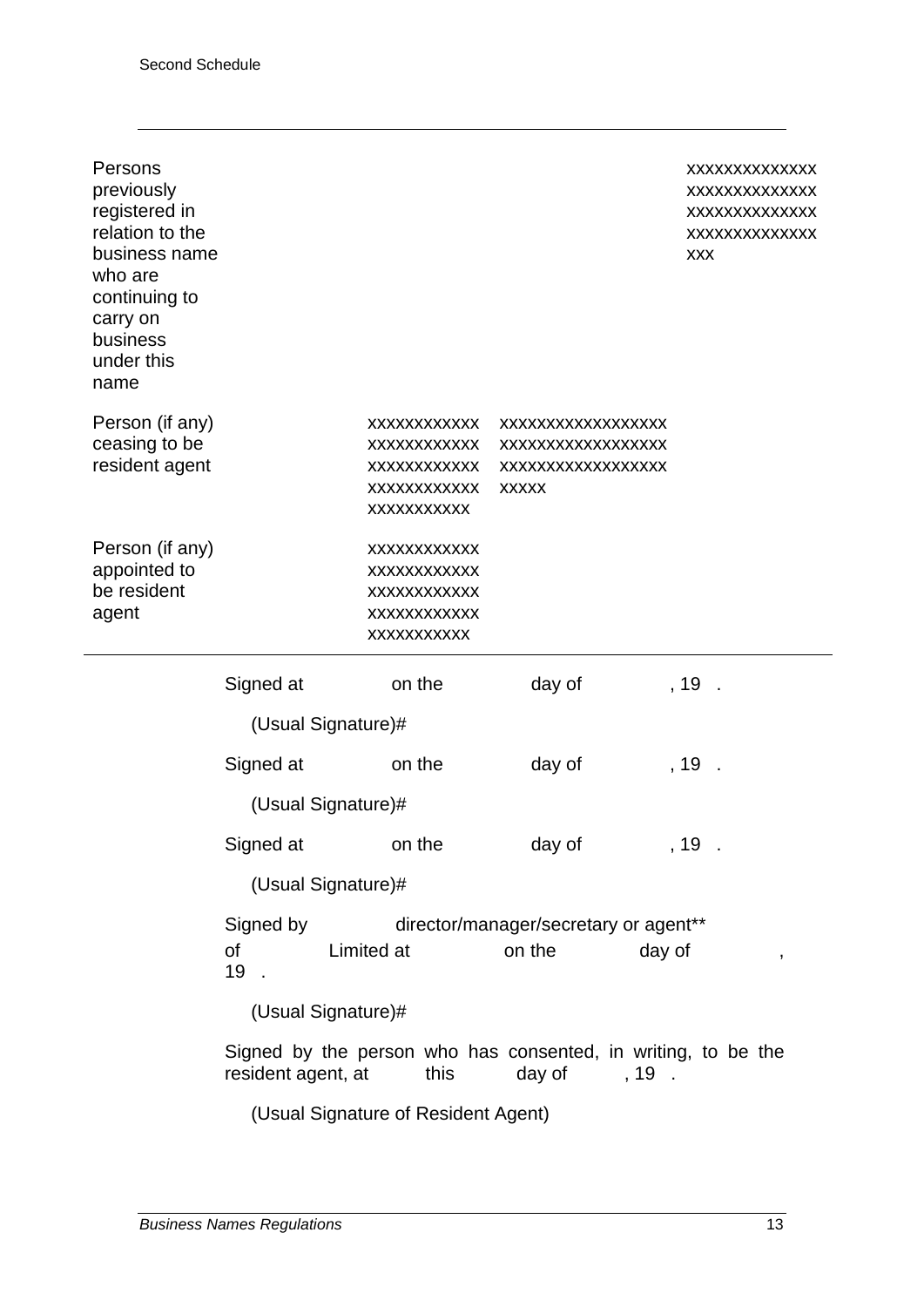\*Where the business is not to be continued under the business name by any person, Form 5 should be completed in lieu of this form.

†Here insert business name as registered.

‡If any individual is under the age of 21 years, he is to be described as an infant and the date of his birth is to be set out in the above statement.

#This statement is to be signed by each person carrying on business under the business name immediately before and immediately after the change or by some person or persons authorized in writing to sign the statement on his or their behalf. In the case of a deceased person, the statement must be signed by his personal representative. In the case of a corporation, the statement is to be signed by a director or manager or the secretary of the corporation or, in the case of a corporation registered under Division 3 of Part XI of the *Companies Act*, it may be signed by the agent of the corporation appointed for the purpose of that Division.

\*\*Strike out whichever is inapplicable.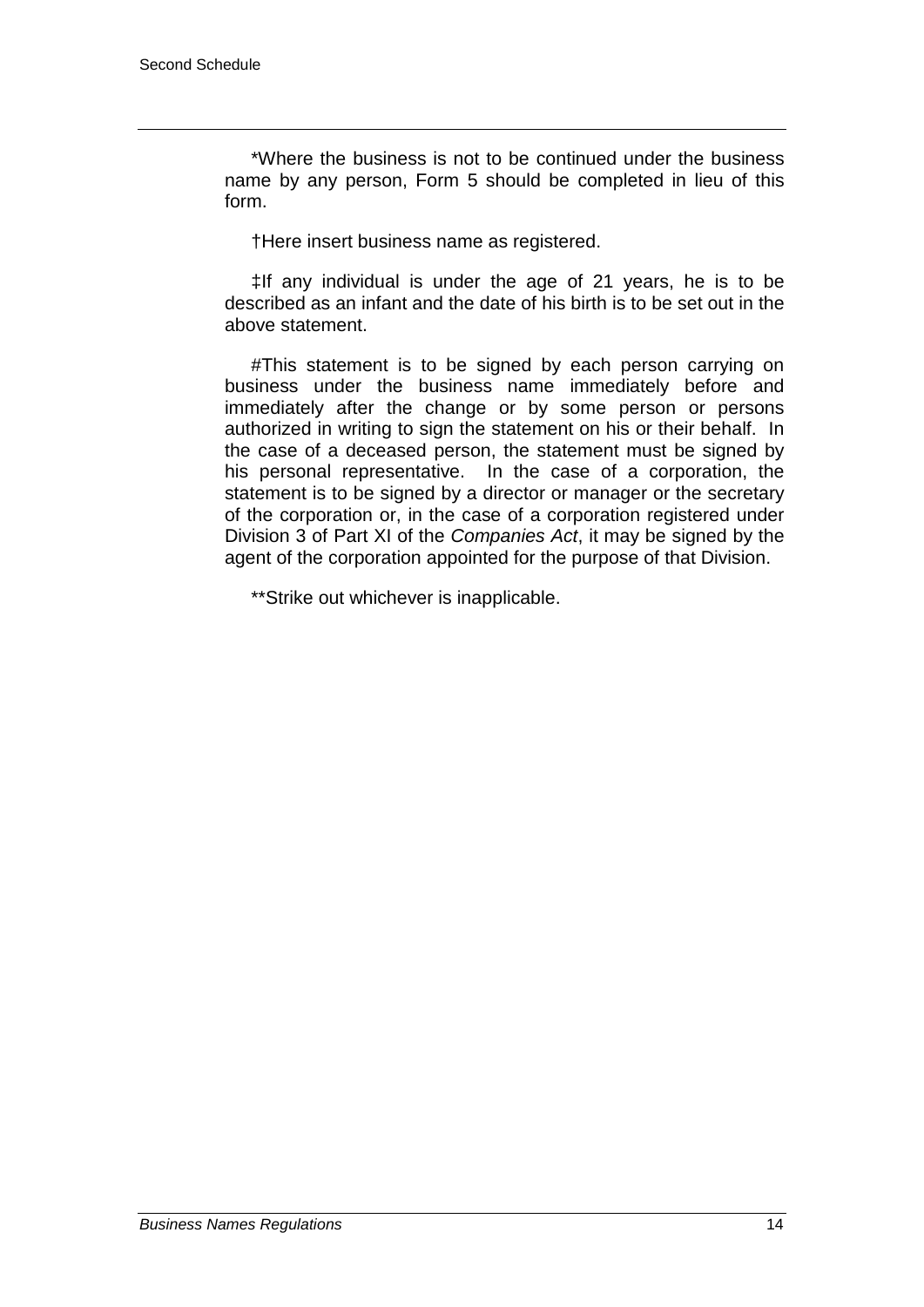#### NORTHERN TERRITORY OF AUSTRALIA

#### *Business Names Act*

section 12(1)(c)

#### STATEMENT OF CHANGE IN PARTICULARS RELATING TO RESIDENT AGENT\*

Business name:†

Notice is hereby given that the name/address‡ of the resident agent of# as from the

day of  $19$ , was changed from\*\*

to††

Signed at on the day of , 19.

(Usual Signature)‡‡

or

Signed by director/manager/secretary or agent‡<br>of Limited at on the day of Limited at 19 .

(Usual Signature)‡‡

\*This statement is to be completed where a change occurs in the registered particulars relating to the resident agent of the person or persons in relation to whom the name is registered.

†Here insert business name as registered.

‡Strike out whichever is inapplicable.

#Here insert name(s) of person(s) on whose behalf the resident agent has been appointed.

\*\*Here insert name or address or name and address, as the case requires, as registered, of the resident agent.

††Here insert name or address or name and address, as the case requires, as changed, of the resident agent.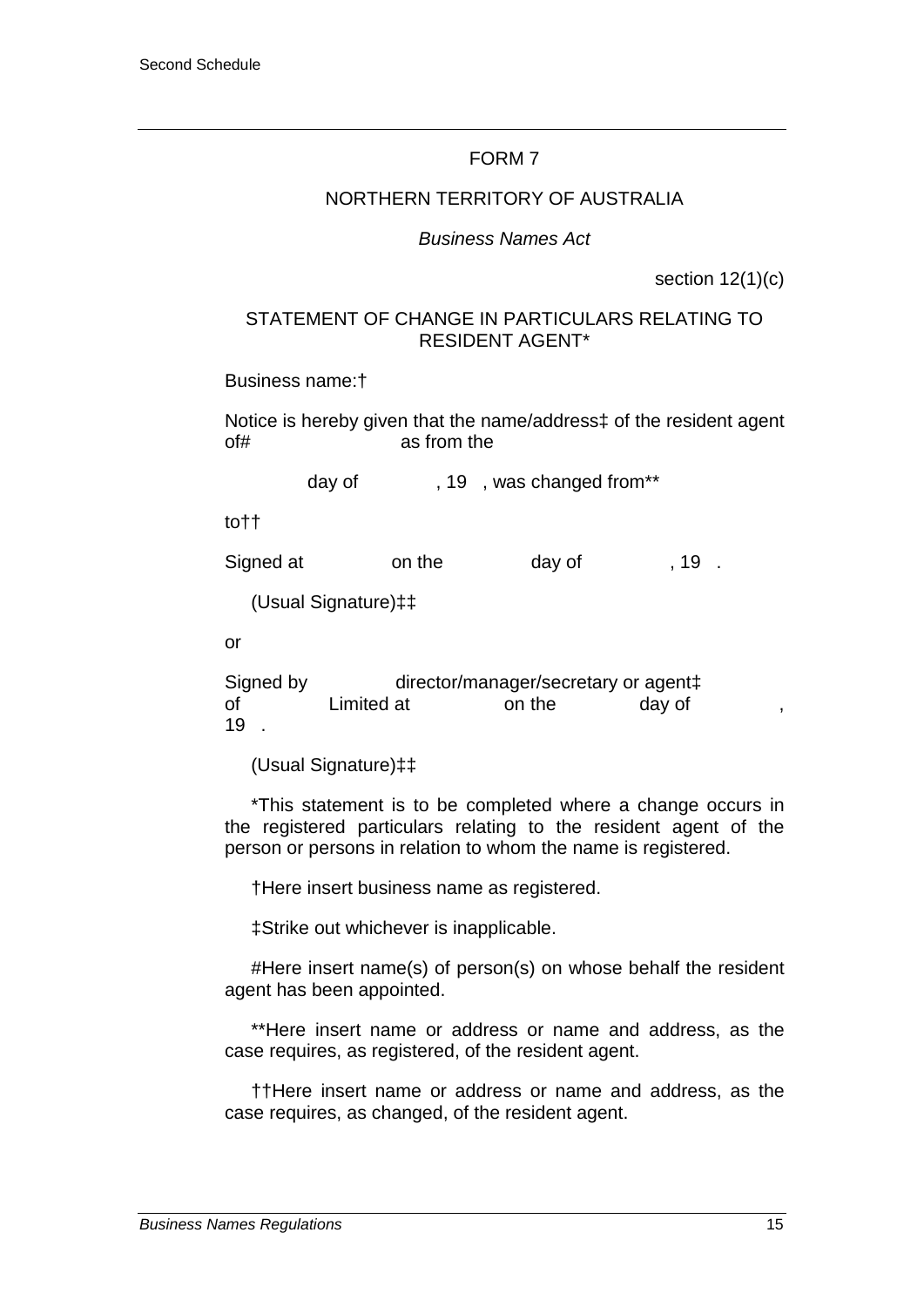‡‡This statement is to be signed by the person, or ONE of the persons, in relation to whom the name is registered or by some person authorized, in writing, to sign the statement on his or their behalf. In the case of a corporation, the statement is to be signed by a director or manager or the secretary of the corporation.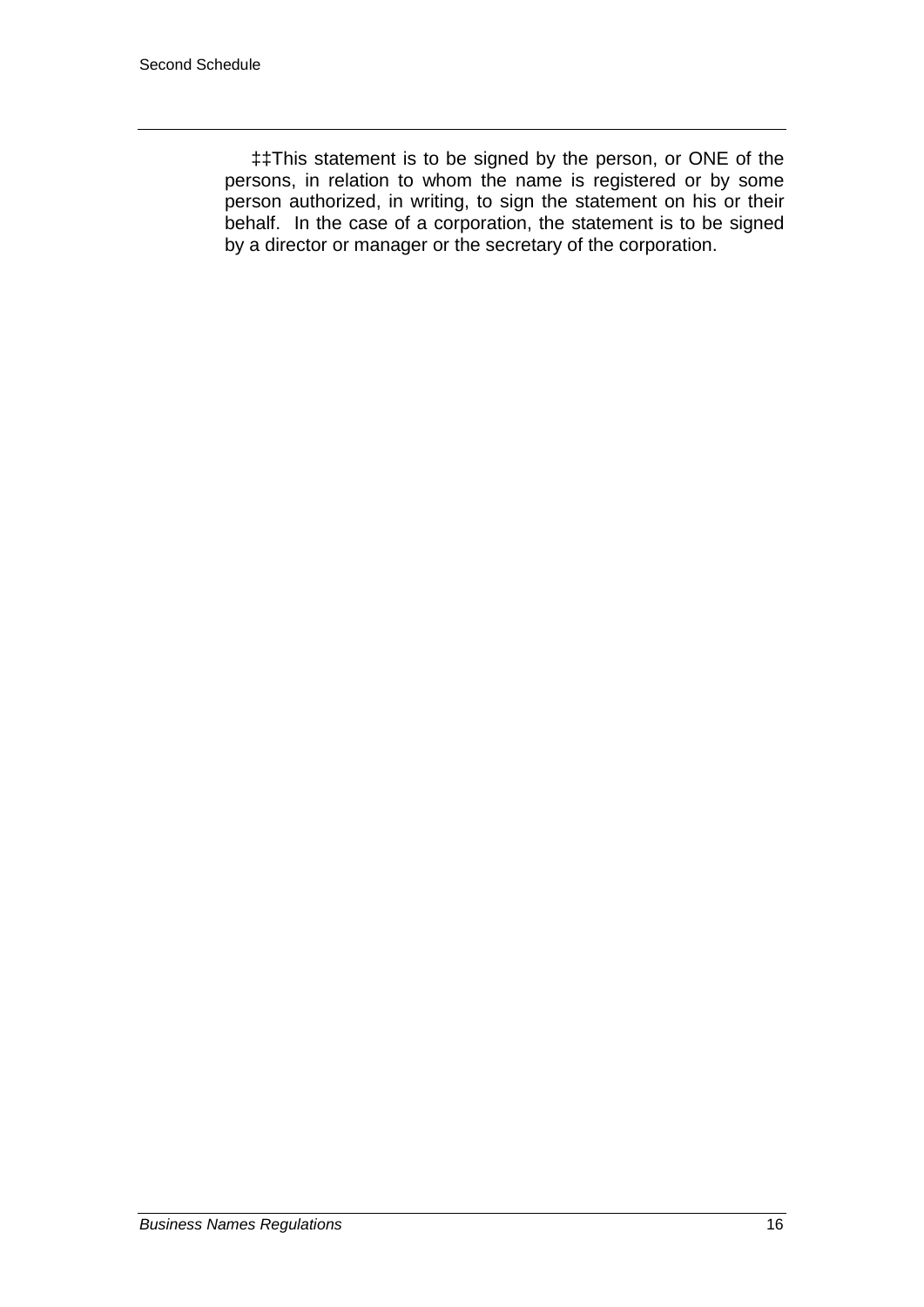#### NORTHERN TERRITORY OF AUSTRALIA

#### *Business Names Act*

section 12(7)

### NOTICE THAT PERSON HAS CEASED TO BE RESIDENT AGENT\*

#### Business name:†

- 1. Notice is hereby given that‡ in the Northern Territory ceased to be the resident agent of# on the day of , 19, for the purposes of the *Business Names Act*.
- \*\*2. The residential address of†† has been changed to:

Date of change:

Signed at on the day of , 19.

(Usual Signature)‡‡

or

Signed by director/manager/secretary or agent## of Limited at on the day of 19 .

(Usual Signature)‡‡

\*This statement is to be completed where the resident agent of the person or persons in relation to whom the name is registered ceases to be his or their resident agent by reason of the person or one of the persons commencing to reside in the Northern Territory, or for any other reason.

†Here insert business name as registered.

‡Here insert name and address of resident agent.

#Here insert name(s) of person(s) on whose behalf the resident agent was appointed.

\*\*Strike out if inapplicable.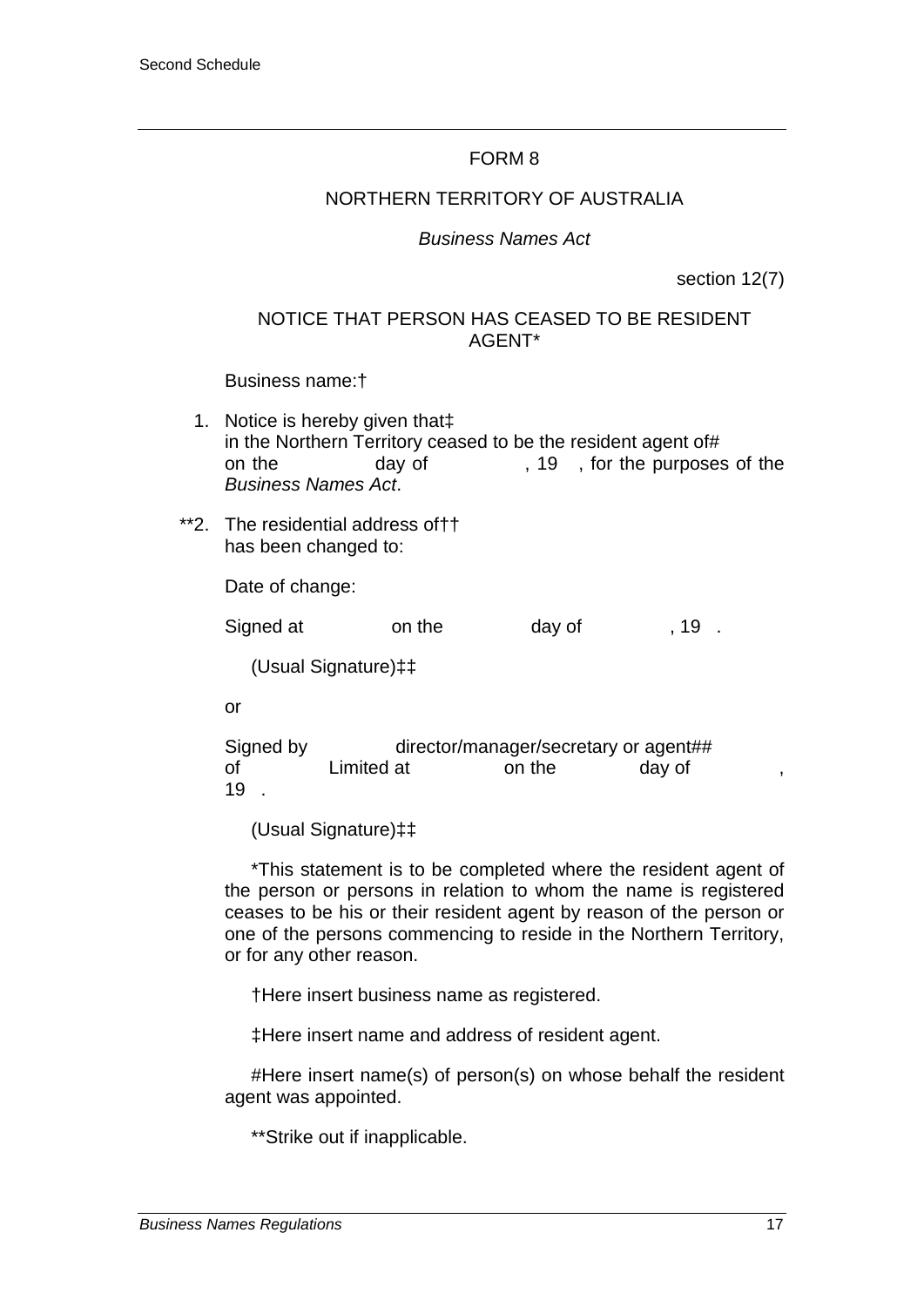††Here insert full name(s) of person(s) commencing to reside in the Northern Territory.

‡‡This statement is to be signed:

- (a) where paragraph 2 is applicable, by the person(s) who has (have) commenced to reside in the Northern Territory; or
- (b) where paragraph 2 is not applicable by the person, or ONE of the persons, in relation to whom the name is registered, or by some person authorized, in writing, to sign the statement on his or their behalf. In the case of a corporation, the statement is to be signed by a director or manager or the secretary of the corporation or, in the case of a corporation registered under Division 3 of Part XI of the *Companies Act*, it may be signed by the agent of the corporation appointed for the purpose of that Division.

##Strike out whichever is inapplicable.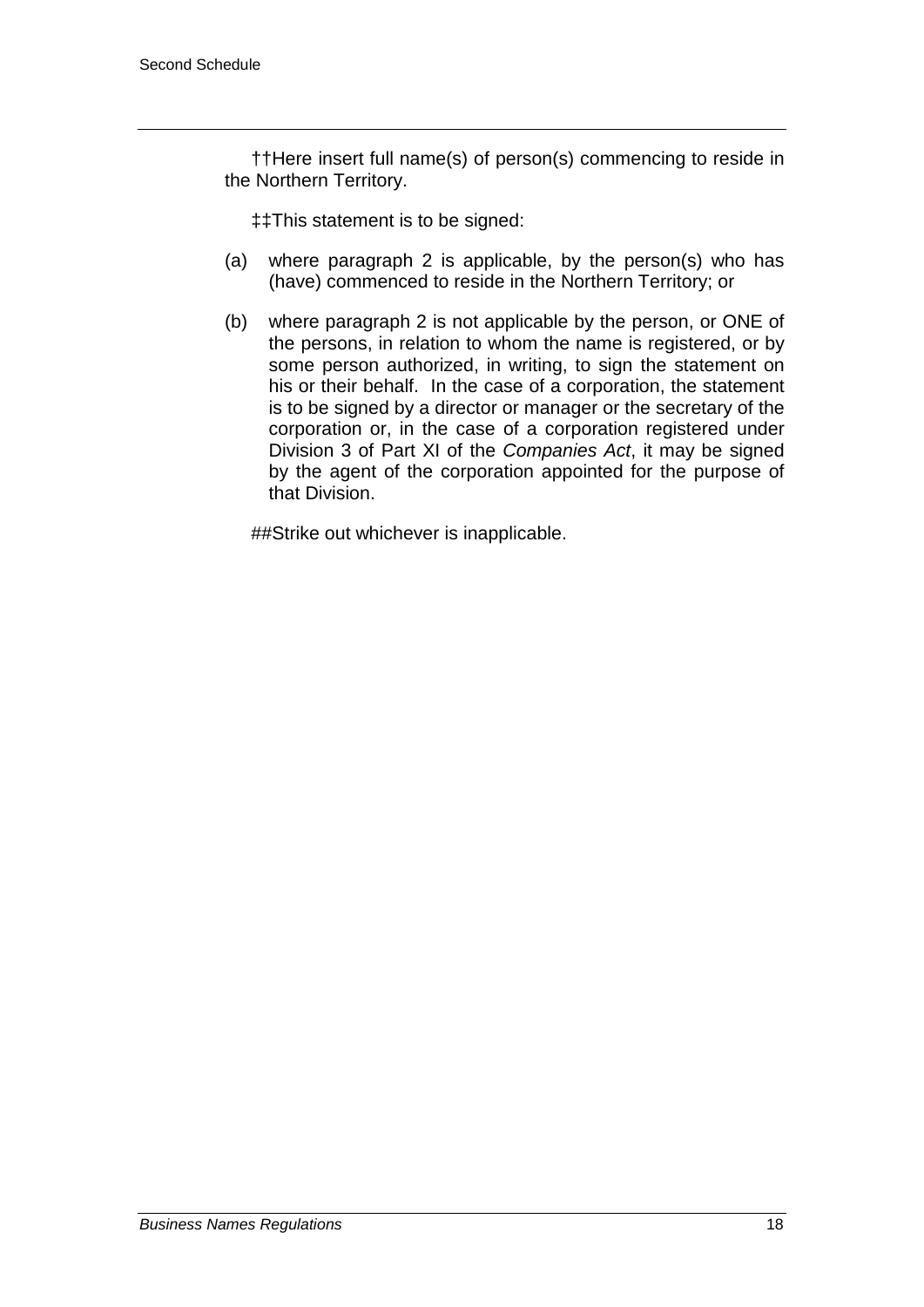#### NORTHERN TERRITORY OF AUSTRALIA

#### *Business Names Act*

section 12(9), (10)

#### NOTICE OF APPOINTMENT OF RESIDENT AGENT

Business name:\*

- 1. I/We†‡
- on the day of , 19, appointed#

a person resident in the Northern Territory, to be my/our† resident agent for the purposes of the *Business Names Act*.

- 2. The appointment is in place of or in succession to that of\*\*
	- (or due to the person (or all the persons)† in relation to whom the business name is registered, having ceased to reside in the Northern Territory or to have a fixed address in that Territory).†

Signed at on the day of , 19.

(Usual Signature)††

or

Signed by director/manager/secretary or agent† of Limited at on the day of 19 .

(Usual Signature)††

Signed by the person who has consented, in writing, to be the resident agent, at this this day of , 19 .

(Usual Signature of Resident Agent)

\*Here insert business name as registered.

†Strike out whichever is inapplicable.

‡Here insert name and address of person or names and addresses of all persons in relation to whom the business name is registered.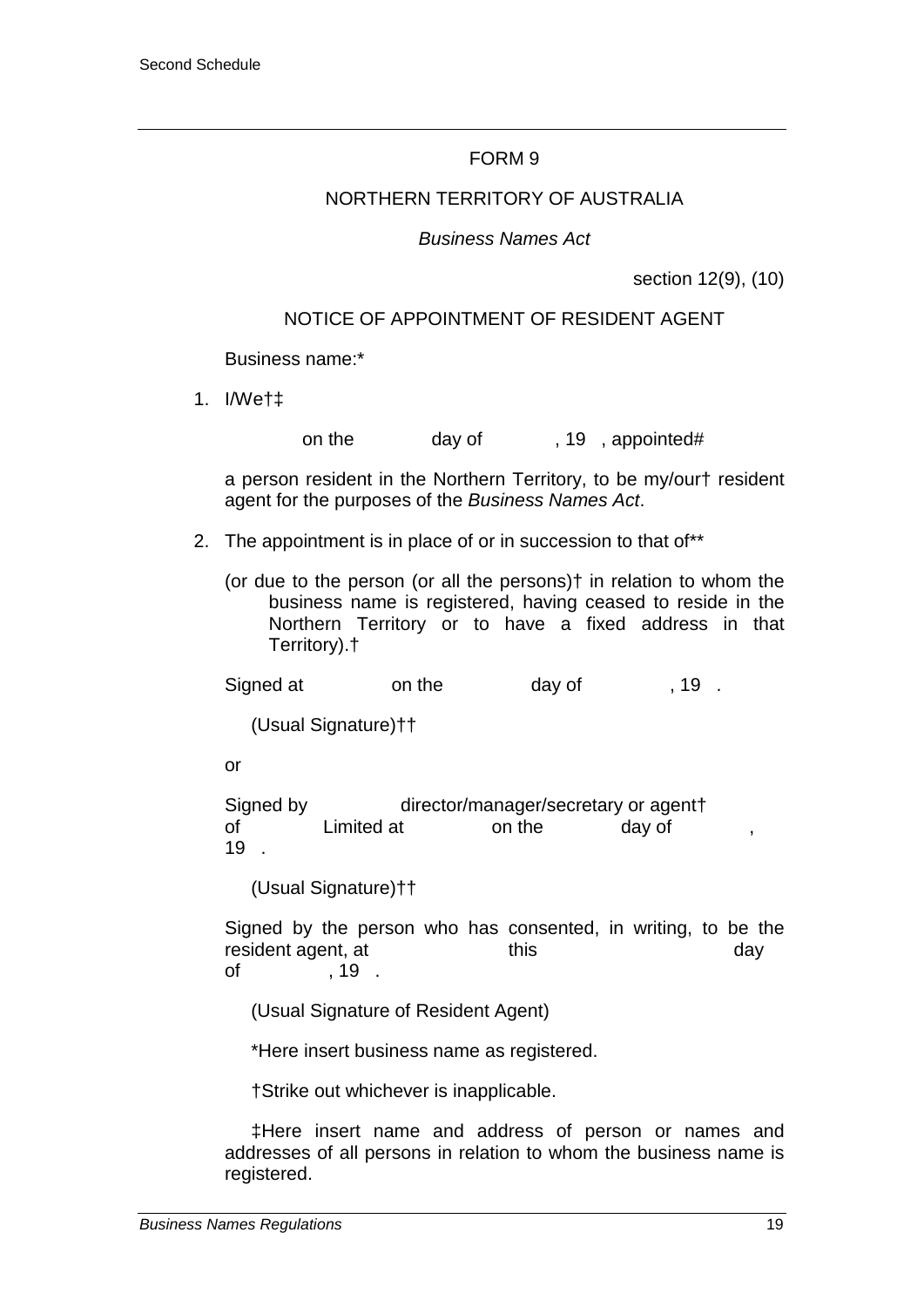#Here insert full name and address of person appointed as resident agent.

\*\*Here insert full name of person who has ceased to be the resident agent.

††This statement is to be signed by the person, or ONE of the persons, in relation to whom the name is registered or by some person authorized, in writing, to sign the statement on his or their behalf. In the case of a corporation, the statement is to be signed by a director or manager or the secretary of the corporation or in the case of a corporation registered under Division 3 of Part XI of the *Companies Ordinance 1963* or that Ordinance as amended from time to time, it may be signed by the agent of the corporation appointed for the purpose of that Division.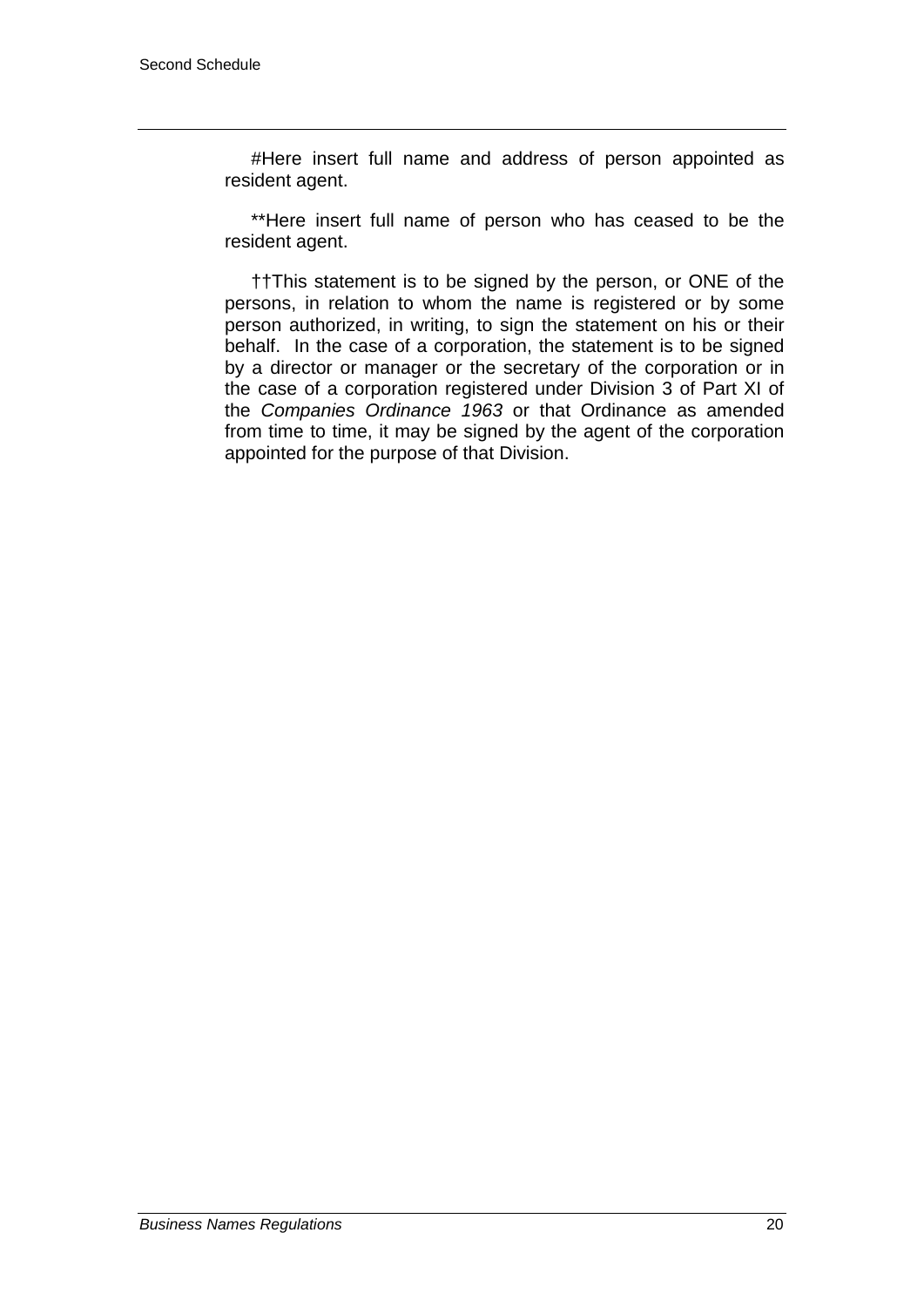# **Third Schedule**

### **Fees**

regulation 8

| Column 1<br>item | Column <sub>2</sub><br><b>Particulars</b>                                                                                                                                                                                        | Column 3<br>Fee<br>\$ |
|------------------|----------------------------------------------------------------------------------------------------------------------------------------------------------------------------------------------------------------------------------|-----------------------|
| 1                | On lodging an application in accordance<br>with Form 1 for registration of a business<br>name                                                                                                                                    | nil                   |
| $\overline{2}$   | For a further certificate of registration of a<br>business name under section 7(5) of the<br>Act, except in the case of a certificate issued<br>on the renewal of registration of a business<br>name under section 11 of the Act | 6                     |
| 3                | On lodging an application, in accordance<br>with Form 3, for renewal of registration of a<br>business name                                                                                                                       | nil                   |
| 4                | On lodging a statement, in accordance with<br>Form 4, of change in certain particulars                                                                                                                                           | 10                    |
| 5                | On lodging a statement, in accordance with<br>Form 6, of change of persons in relation to<br>whom business name is registered                                                                                                    | 10                    |
| 6                | On lodging a statement, in accordance with<br>Form 7, of change in particulars relating to<br>resident agent                                                                                                                     | 10                    |
| 7                | On lodging a notice, in accordance with<br>Form 8, that a person has ceased to be<br>resident agent                                                                                                                              | 10                    |
| 8                | On lodging a notice, in accordance with<br>Form 9, of appointment of resident agent                                                                                                                                              | 10                    |
| 9                | On lodging with the Registrar a document<br>required to be lodged within a period<br>prescribed by the Act, in addition to any<br>other fee:                                                                                     |                       |
|                  | (a)<br>if lodged within 28 days after the<br>expiration of the prescribed period                                                                                                                                                 | 10                    |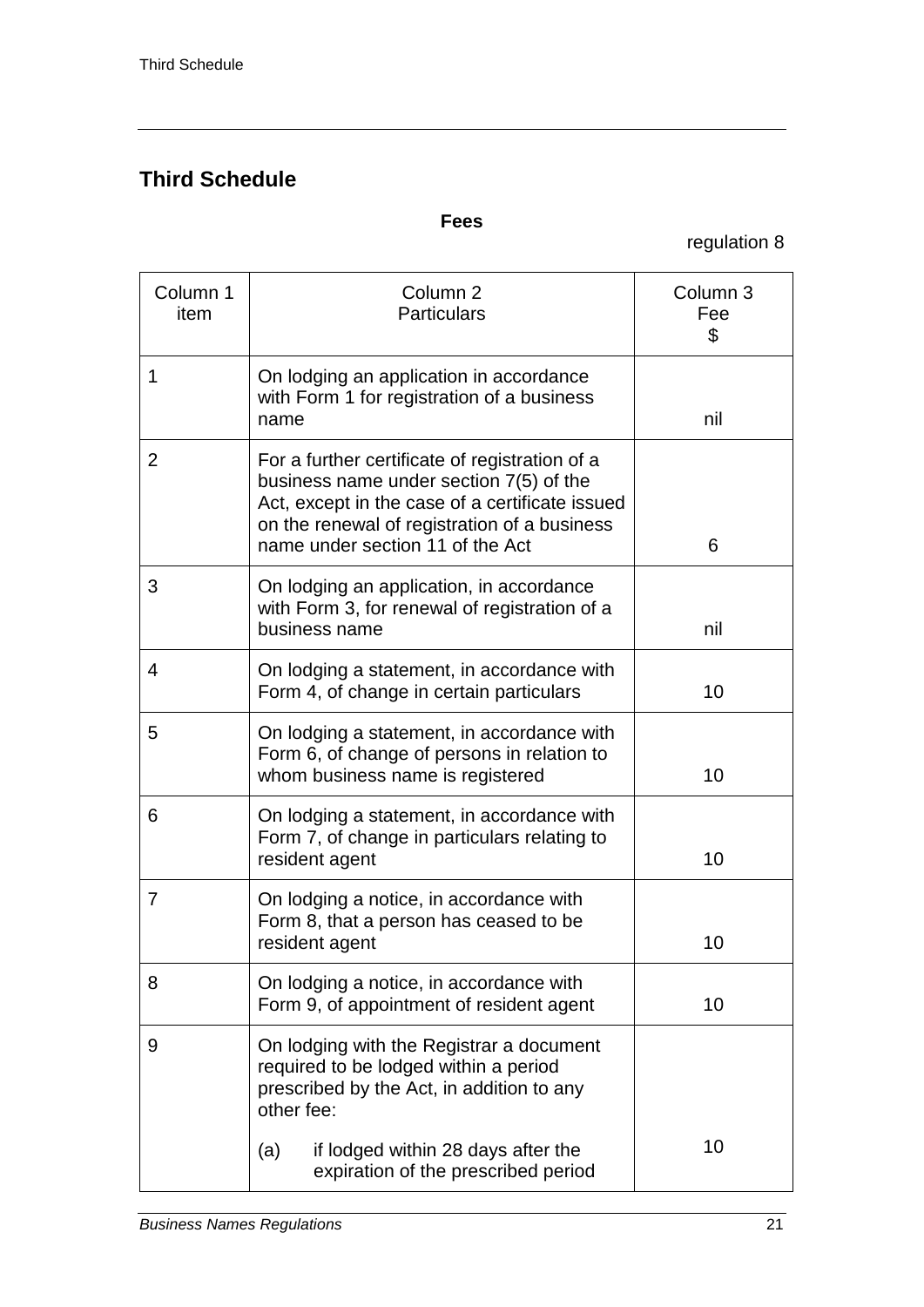|    | (b)<br>if lodged later than 28 days after the<br>expiration of the prescribed period                                                                                                                                                                                                                                | 25  |
|----|---------------------------------------------------------------------------------------------------------------------------------------------------------------------------------------------------------------------------------------------------------------------------------------------------------------------|-----|
|    | or                                                                                                                                                                                                                                                                                                                  |     |
|    | if the Registrar is satisfied that just cause<br>existed for the failure to lodge the document<br>within 28 days after the expiration of the<br>prescribed period - such lower fee as the<br>Registrar fixes, not being less than                                                                                   | 10  |
| 10 | On lodging a statutory declaration                                                                                                                                                                                                                                                                                  | 10  |
| 11 | For inspecting a statement lodged with the<br>Registrar under the Act or filed under the<br>repealed Act or any corresponding previous<br>law of the Territory                                                                                                                                                      | 10  |
| 12 | For a certificate of registration or<br>non-registration of a business name, for a<br>copy of or extract from the register or for a<br>copy of or extract from a document forming<br>part of the register or for a document<br>containing 2 or more of the foregoing,<br>certified under the hand of the Registrar: |     |
|    | for one page                                                                                                                                                                                                                                                                                                        | 10  |
|    | for each additional page                                                                                                                                                                                                                                                                                            | 2   |
| 13 | For making a photographic reproduction of a<br>document in the custody of the Registrar:                                                                                                                                                                                                                            |     |
|    | for each page                                                                                                                                                                                                                                                                                                       | 1   |
| 14 | For a search in the office of the Registrar as<br>to the availability of a name proposed to be<br>adopted as a business name - for each                                                                                                                                                                             |     |
|    | name searched                                                                                                                                                                                                                                                                                                       | nil |
| 15 | For a search for which a fee is not<br>elsewhere prescribed                                                                                                                                                                                                                                                         | 10  |
| 16 | For an act done by the Registrar which the<br>Registrar is required or authorised to do<br>under the Act and for which a fee is not                                                                                                                                                                                 |     |
|    | elsewhere prescribed                                                                                                                                                                                                                                                                                                | 10  |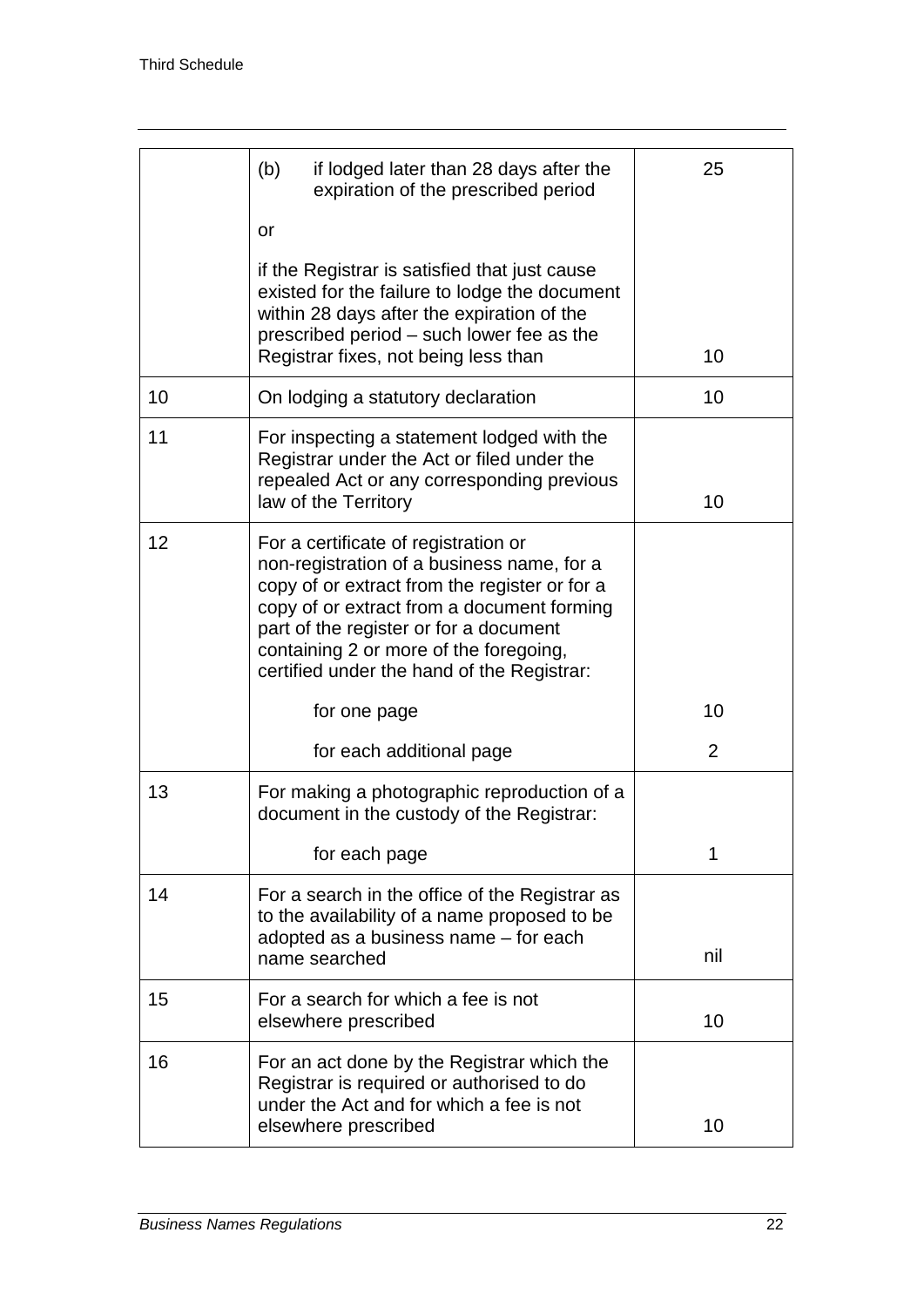| 17 | On lodging a document (other than Form 5)<br>with or by the Registrar for the lodging of<br>which a fee is not elsewhere prescribed | 10 |
|----|-------------------------------------------------------------------------------------------------------------------------------------|----|
| 18 | On lodging an application for the consent of<br>the Minister to the registration of a business<br>name                              | 70 |
| 19 | On filing a consent of the Minister to the<br>registration of a business name                                                       | 40 |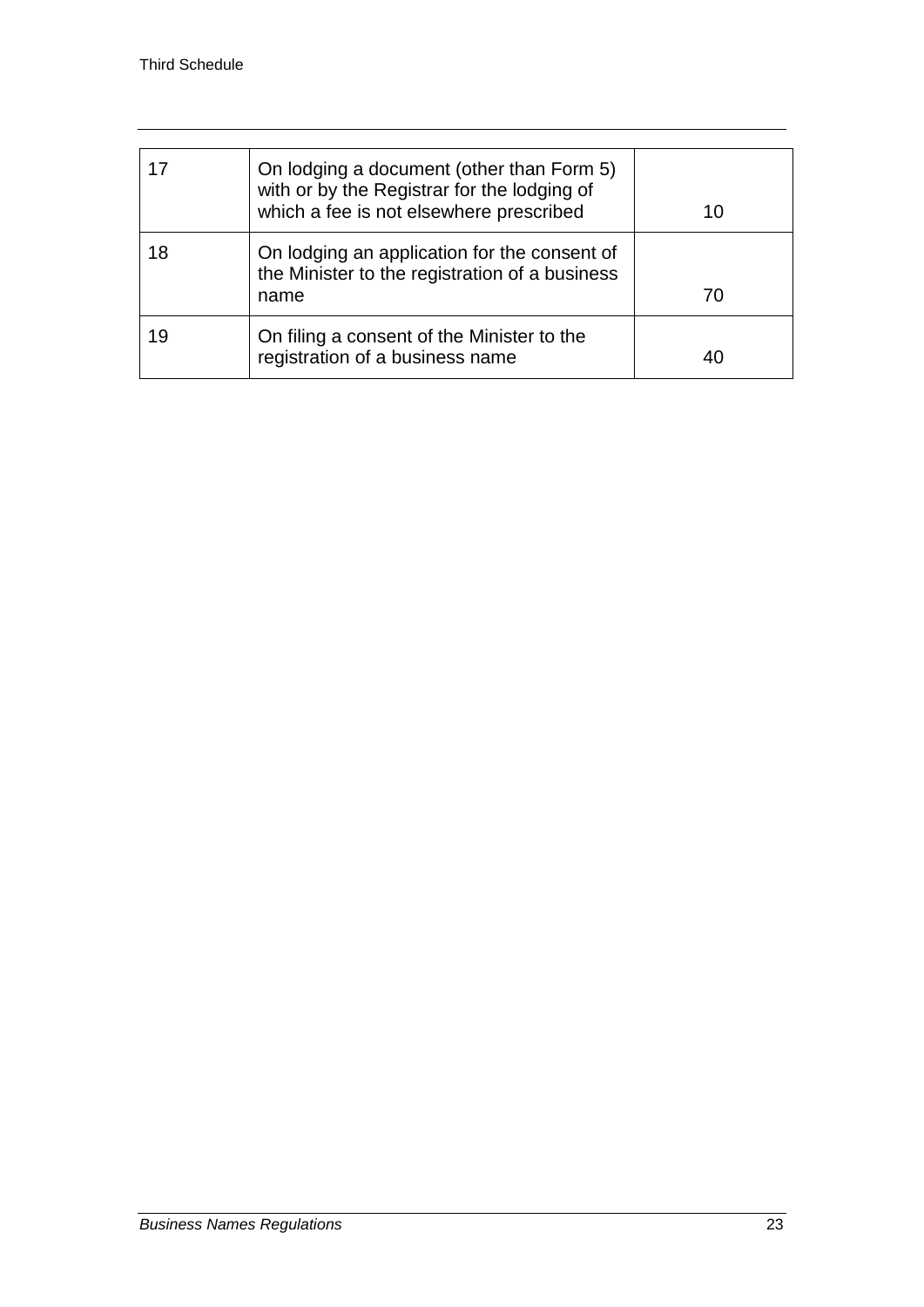#### **ENDNOTES**

**1 KEY**

Key to abbreviations

| amd = amended           |
|-------------------------|
| $app = appendix$        |
| $bl = by-law$           |
| $ch = Chapter$          |
| cl = clause             |
| div = Division          |
| $exp = expires/expired$ |
| f = forms               |
| Gaz = Gazette           |
| hdg = heading           |
| ins = inserted          |
| It = $long$ title       |
| nc = not commenced      |
|                         |

 $od = order$ **app = appendix om = omitted pt = Part**  $\mathbf{r}$  = regulation/rule **cl = clause rem = remainder div = Division renum = renumbered exp = expires/expired rep = repealed f = forms s = section** *Gaz* **=** *Gazette* **sch = Schedule hdg = heading sdiv = Subdivision ins = inserted SL = Subordinate Legislation lt = long title sub = substituted**

#### **2 LIST OF LEGISLATION**

*Business Names Regulations* **(SL No. 12, 1963)**

| <b>Notified</b> | 1 July 1963 |
|-----------------|-------------|
| Commenced       | 1 July 1963 |

*Amendments of the Business Names Regulations* **(SL No. 10, 1968)** 26 June 1968

| Commenced | 26 June 1968 |
|-----------|--------------|
|           |              |

*Ordinances Revision Ordinance 1973* **(Act No. 87, 1973)**

| Assent date | 11 December 1973           |
|-------------|----------------------------|
| Commenced   | 11 December 1973 (s 12(2)) |

#### **Amending Legislation**

*Ordinances Revision Ordinance 1974* **(Act No. 34, 1974)** Assent date 26 August 1974<br>Commenced 11 December 19 11 December 1973 (s 3(2))

*Ordinances Revision Ordinance (No. 2) 1974* **(Act No. 69, 1974)**

Assent date 24 October 1974<br>Commenced 11 December 19 11 December 1973 (s 3)

#### *Ordinances Revision Ordinance 1976* **(Act No. 27, 1976)**

| Assent date | 28 June 1976                                       |
|-------------|----------------------------------------------------|
| Commenced   | ss 1, 2 and 6: 28 June 1976 (s $6(2)$ );           |
|             | ss 3 and 4: 11 December 1973; s 5: 24 October 1974 |

#### *Transfer of Powers (Self-Government) Ordinance 1978* **(Act No. 54, 1978)**

| Assent date | 1 July 1978       |
|-------------|-------------------|
| Commenced   | 1 July 1978 (s 2) |